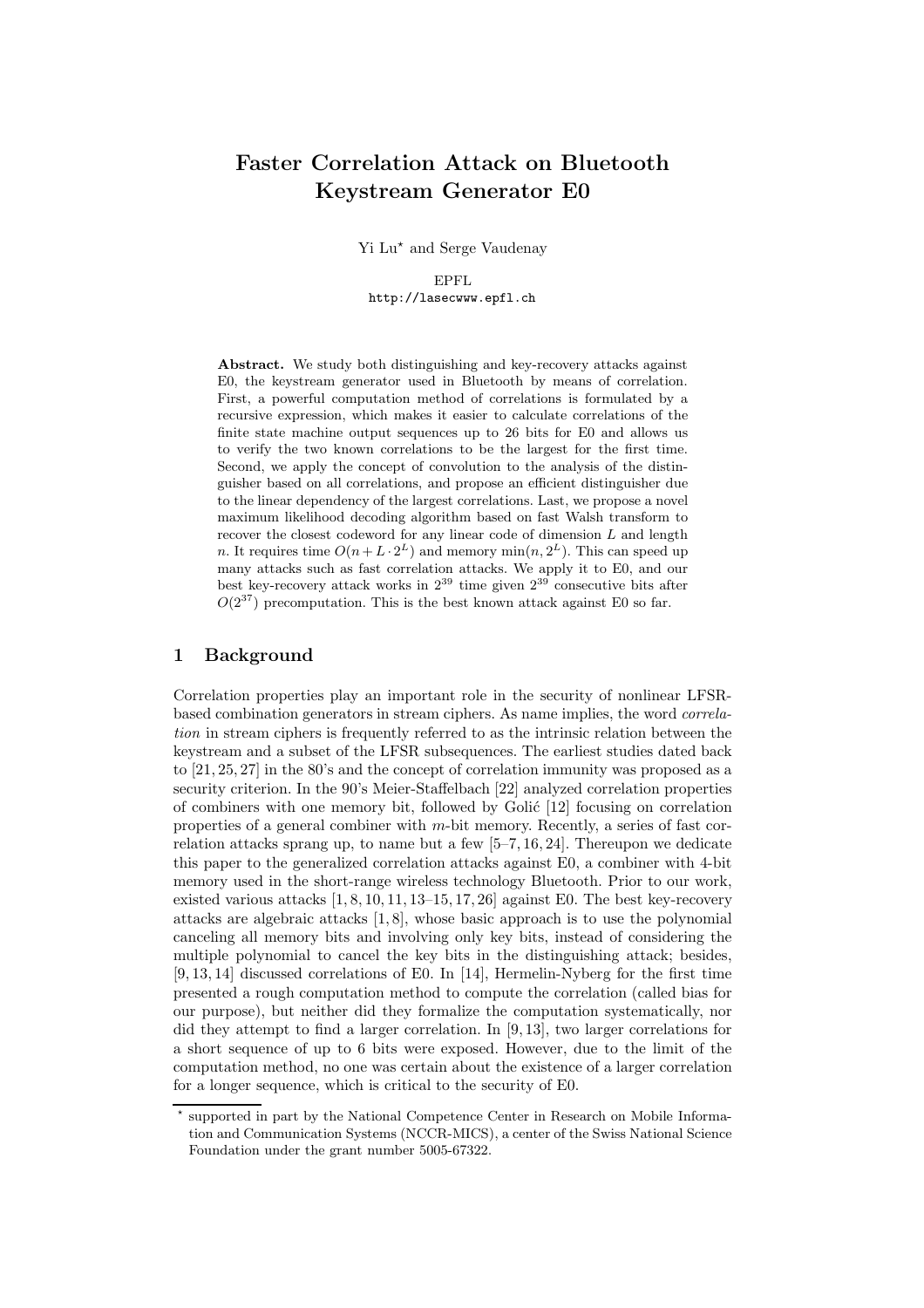Our first contribution in the paper is that based on Hermelin-Nyberg [14] we formulate a powerful computation method of correlations by a recursive expression, which makes it easier to calculate correlations of the Finite State Machine (FSM) output sequences up to 26 bits for E0 (and allows us to prove the two known correlations to be the only largest for the first time). Second, we apply the concept of convolution to the analysis of the distinguisher based on all correlations, which allows us to build an efficient distinguisher that halves the data complexity of the basic uni-bias-based distinguisher due to the linear dependency of the two largest biases. Our best distinguishing attack takes 2 <sup>43</sup> time given 2 <sup>43</sup>-bit keystream with  $O(2^{45})$  precomputation<sup>1</sup>. Finally, by means of Fast Walsh Transform (FWT), we propose a novel Maximum Likelihood Decoding (MLD) algorithm to recover the closest codeword for any linear code. Our proposed algorithm can be easily applied to speed up a class of fast correlation attacks. Furthermore the algorithm is optimal when the length n of the code and the dimension L satisfy the relation  $n \geq 2^L$ , which is the case when we apply it to recover  $R_1$  for E0. Our best key-recovery attack works in  $2^{39}$  time given  $2^{39}$  consecutive bits after  $O(2^{37})$  precomputation. Compared with the minimum time complexity  $O(2^{49})$  in algebraic attacks [1,8], this is the best known attack against E0.

This paper is structured as follows: in Section 2, a description of E0 is given. In Section 3, we analyze the bias inside E0 systematically. Then based on one largest bias, we build a primary distinguisher for E0 in Section 4; an efficient way is shown in Section 5 that makes full use of all the largest biases to advance the distinguisher. In Section 6 we investigate the MLD algorithm for a linear code; the result is then applied to a key-recovery attack against E0 in Section 7. Finally we conclude in Section 8.

# 2 Description of the Bluetooth Keystream Generator E0



Fig. 1. Outline of E0

Throughout this paper,  $O(\cdot)$  is used to provide a rough estimate on complexities, eg.  $O(2^{45})$  here means  $c \cdot 2^{45}$  operations, where c is a small constant.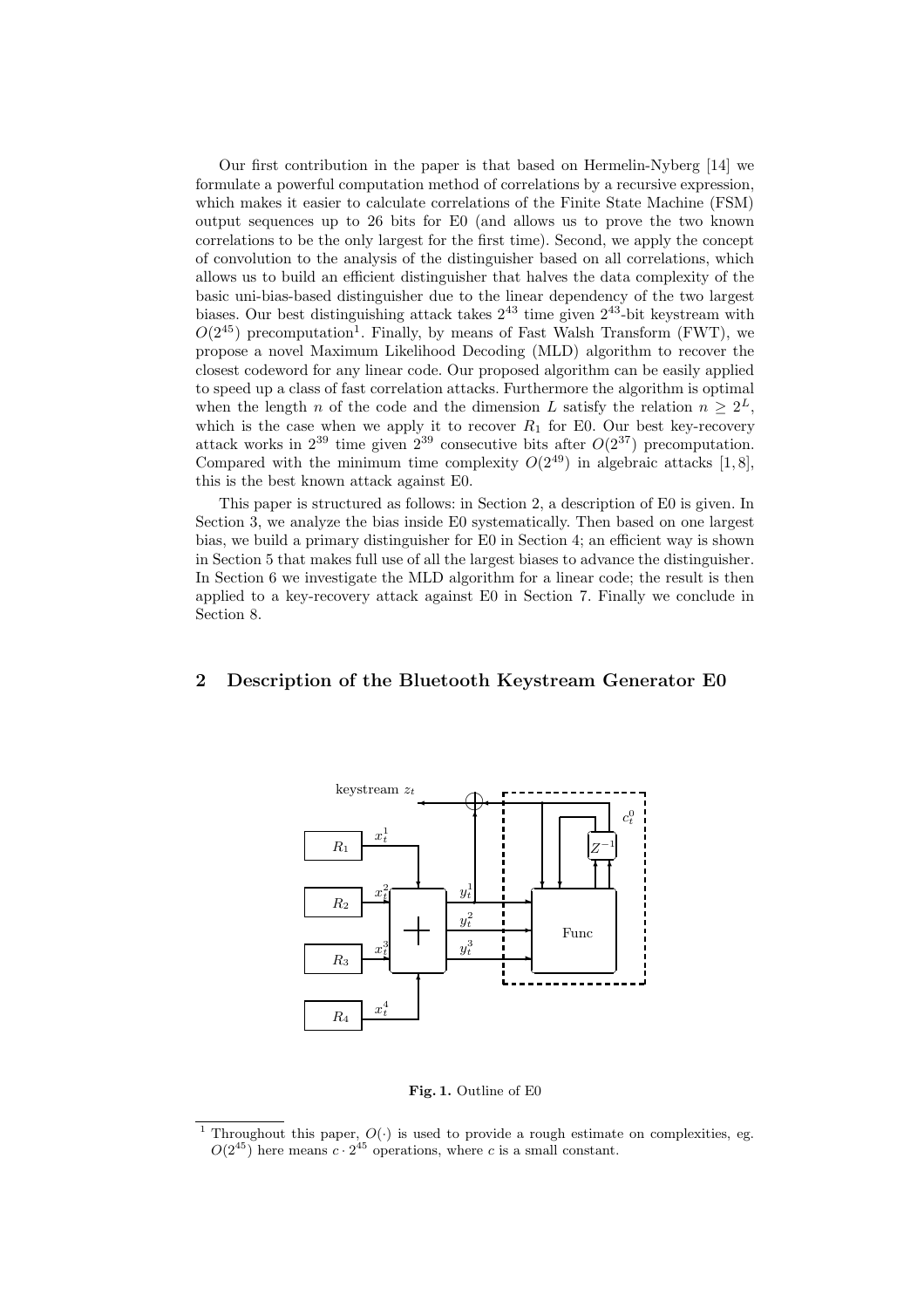As specified in [3], the keystream generator E0 used in Bluetooth belongs to a combination generator with four memory bits<sup>2</sup>, denoted by  $\sigma_t = (c_{t-1}, c_t)$  at time t, where  $c_t = (c_t^1, c_t^0)$ . The whole system (Fig.1) uses four Linear Feedback Shift Registers (LFSRs) denoted by  $R_1, \ldots, R_4$  with lengths  $L_1 = 25, L_2 = 31, L_3 = 33,$  $L_4 = 39$  and primitive feedback polynomials

$$
p_1(x) = x^{25} + x^{20} + x^{12} + x^8 + 1,
$$
  
\n
$$
p_2(x) = x^{31} + x^{24} + x^{16} + x^{12} + 1,
$$
  
\n
$$
p_3(x) = x^{33} + x^{28} + x^{24} + x^4 + 1,
$$
  
\n
$$
p_4(x) = x^{39} + x^{36} + x^{28} + x^4 + 1,
$$

respectively. At clock cycle t, the four LFSRs' output bits  $x_t^i$ ,  $i = 1, ..., 4$ , will be added as integers. The sum  $y_t \in \{0, \ldots, 4\}$  is represented in the binary system. Let  $y_t^i$  denote its *i*-th least significant bit  $(i = 1, 2, 3)$ . A 16-state machine (the dashed box in Fig.1) emits one bit  $c_t^0$  out of its state  $\sigma_t = (c_{t-1}, c_t)$  and takes the input  $y_t$ to update  $\sigma_t$  by  $\sigma_{t+1}$ . Finally, the keystream  $z_t$  is obtained by xoring  $y_t^1$  with  $c_t^0$ . That is,

$$
x_t^1 \oplus x_t^2 \oplus x_t^3 \oplus x_t^4 \oplus c_t^0 = z_t. \tag{1}
$$

The detailed mechanism of the FSM is beyond the scope of the paper except the fact that the embedded delay cell (the box labeled  $Z^{-1}$  in Fig.1) makes  $c_t^0$  depend only on the initial state  $\sigma_0$  of the FSM as well as the past vectors  $y_{t-1}, y_{t-2}, \ldots, y_0$ . For completeness, we briefly outline it: given  $y_t$  together with the state  $\sigma_t$ , the FSM moves into the state  $\sigma_{t+1}$ . Table 1 shows the state transition of the FSM, where the four-bit state is represented in the quaternary system (e.g. the FSM changes from  $\sigma_t = 13$  into  $\sigma_{t+1} = 32$  by the input  $y_t = 2$ ).

More formally, by introducing two temporary bits  $s_{t+1} = (s_{t+1}^1, s_{t+1}^0)$  each clock, the following indirect iterative expressions between  $s_{t+1}$  and  $c_{t+1}$  suffice to update  $c_t$ :

$$
s_{t+1} = \left\lfloor \frac{y_t + 2 \cdot c_t^1 + c_t^0}{2} \right\rfloor,\tag{2}
$$

$$
c_{t+1}^1 = s_{t+1}^1 \oplus c_t^1 \oplus c_{t-1}^0,\tag{3}
$$

$$
c_{t+1}^0 = s_{t+1}^0 \oplus c_t^0 \oplus c_{t-1}^1 \oplus c_{t-1}^0.
$$
 (4)

One can check Table 1 by those equations. We denote  $\lambda_t$  hereafter the content of LFSRs at time  $t$ . Then the state of E0 at time  $t$  is fully represented by the pair  $(\lambda_t, \sigma_t).$ 

**Table 1.** State transition of  $\sigma_{t+1}$  given  $y_t$  and  $\sigma_t$ 

|       |  | $\sigma_{t}$<br>00 01 02 03 10 11 12 13 20 21 22 23 30 31 32 33 |  |  |  |  |  |  |  |  |  |  |  |  |  |                                                                   |
|-------|--|-----------------------------------------------------------------|--|--|--|--|--|--|--|--|--|--|--|--|--|-------------------------------------------------------------------|
|       |  |                                                                 |  |  |  |  |  |  |  |  |  |  |  |  |  |                                                                   |
|       |  |                                                                 |  |  |  |  |  |  |  |  |  |  |  |  |  | $0  00 11 23 32 03 12 20 31 01 10 22 33 02 13 21 30  $            |
|       |  |                                                                 |  |  |  |  |  |  |  |  |  |  |  |  |  | $\frac{1}{100}$ 10 23 31 03 13 20 32 01 11 22 30 02 12 21 33      |
| $y_t$ |  |                                                                 |  |  |  |  |  |  |  |  |  |  |  |  |  | 2 01 10 20 31 02 13 23 32 00 11 21 30 03 12 22 33                 |
|       |  |                                                                 |  |  |  |  |  |  |  |  |  |  |  |  |  | 3 01 13 20 30 02 10 23 33 00 12 21 31 03 11 22 32                 |
|       |  |                                                                 |  |  |  |  |  |  |  |  |  |  |  |  |  | 4  02  13  21  30  01  10  22  33  03  12  20  31  00  11  23  32 |

 $2$  The description of E0 (sometimes called one-level E0) here only involves the keystream generation after the initialization.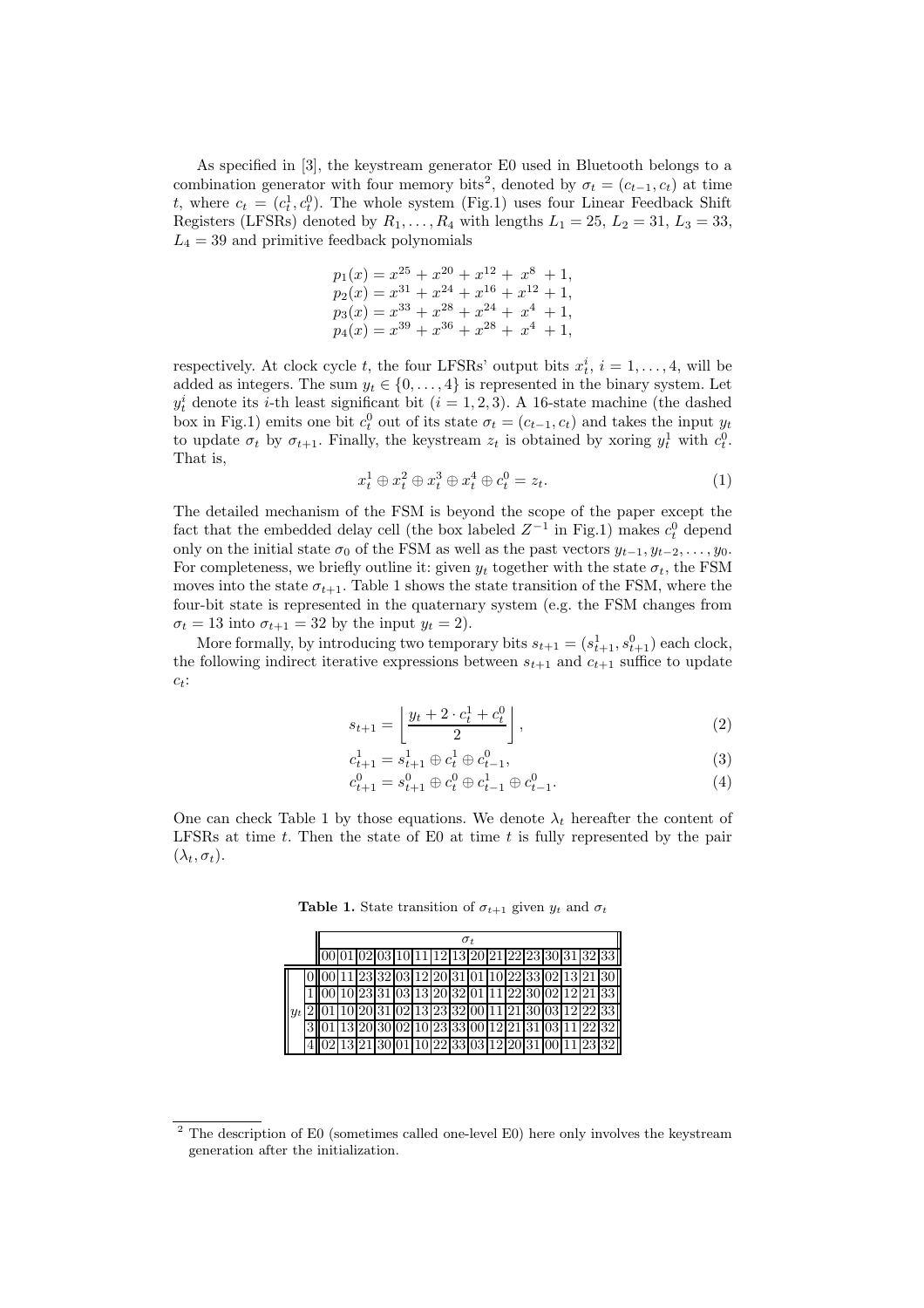## 3 Biases Inside E0

Property 1. Assuming  $y_t = 2$  holds for  $t = t_0, t_0 + 1, \ldots, t_0 + 3$ , then

$$
c_{t_0}^0 \oplus c_{t_0+1}^0 \oplus c_{t_0+2}^0 \oplus c_{t_0+3}^0 \oplus c_{t_0+4}^0 = 1.
$$

*Proof.* It's easy to verify that the state transition given  $y_t = 2$  (the third bottom row in Table 1) is indeed a linear transformation over  $GF(2)<sup>4</sup>$ , that actually satisfies the recurrence relation:  $\sigma_{t+1} = A \times \sigma_t \oplus 01$ , where states  $\sigma_{t+1}$  are represented by column vectors of  $(c_t^1, c_t^0, c_{t+1}^1, c_{t+1}^0)$ , and A is the following  $4 \times 4$  square matrix over  $GF(2)$ :

$$
A = \begin{pmatrix} 0 & 0 & 1 & 0 \\ 0 & 0 & 0 & 1 \\ 0 & 1 & 0 & 0 \\ 1 & 1 & 1 & 1 \end{pmatrix}.
$$

Note that  $x^4 + x^3 + x^2 + x + 1$  is the minimal polynomial of A, from which we deduce  $\sigma_{t_0} \oplus \sigma_{t_0+1} \oplus \sigma_{t_0+2} \oplus \sigma_{t_0+3} \oplus \sigma_{t_0+4} = 33.$ 

*Remark 2.* Since  $Pr(y_t = 2) = \frac{6}{16}$ , this seemingly suggests that

$$
Pr(c_t^0 \oplus c_{t+1}^0 \oplus c_{t+2}^0 \oplus c_{t+3}^0 \oplus c_{t+4}^0 = 1) \approx \frac{1}{2} + \left(\frac{6}{16}\right)^4 = \frac{1}{2} + \frac{81}{4096}
$$

.

As mentioned in [9, 13] (without relating to the above special case), this bit exhibits a much higher bias as shown later in Corollary 7. We will now introduce essential material in order to find a systematic algorithm to compute biases.

**Proposition 3.** If  $(\lambda_0, \sigma_0)$  is random and uniformly distributed, then for any t

- $(\lambda_t, \sigma_t)$  is random and uniformly distributed,
- $(c_t, c_{t-1}, \ldots, c_{t-24})$  is independent of  $y_t$ .

*Proof (sketch)*. The former half of the theorem is justified by the fact that  $(\lambda_t, \sigma_t)$  is a permutation of  $(\lambda_0, \sigma_0)$  for any t. About the latter half of theorem, first, we know that  $(\lambda_{t-24}, \sigma_{t-24})$  is random and uniformly distributed by previous conclusion. Thus,  $y_{t-24}, \ldots, y_{t-1}$  are i.i.d. random variables all independent of both  $\sigma_{t-24}$  and  $y_t$ . By Eq.(2,3,4), we complete the proof.

Interestingly, we deduce that if  $(\lambda_0, \sigma_0)$  is uniformly distributed, then any sequence of 39-bit consecutive E0 keystream is uniformly distributed; in particular, no better key-recovery attack against E0 exists other than tradeoffs given a sequence of 39-bit consecutive keystream.

The following definition is derived from normalized correlation [22, p.71].

**Definition 4.** The bias of a random Boolean variable  $X$  is defined as

$$
\Delta(X) = \Pr(X = 0) - \Pr(X = 1) = E[(-1)^X].
$$

The normalized correlation between two random Boolean variables X and Y is just the bias of  $X \oplus Y$ . Assuming that  $y_t$  is the sum of four balanced independent random bits and that  $c_t$  is uniformly distributed, then we know that  $\Delta(a \cdot s_{t+1} \oplus w \cdot c_t)$ is a constant for any  $a, w \in GF(2)^2$ , denoted by  $\Omega(a, w)$ . Table 2 shows  $\Omega(a, w)$ computed by Eq.(2), where dashed entries are zeros. The following important lemma (see Appendix A for proof) inspired by [14], gives an easy way of computing the bias for iterative structures.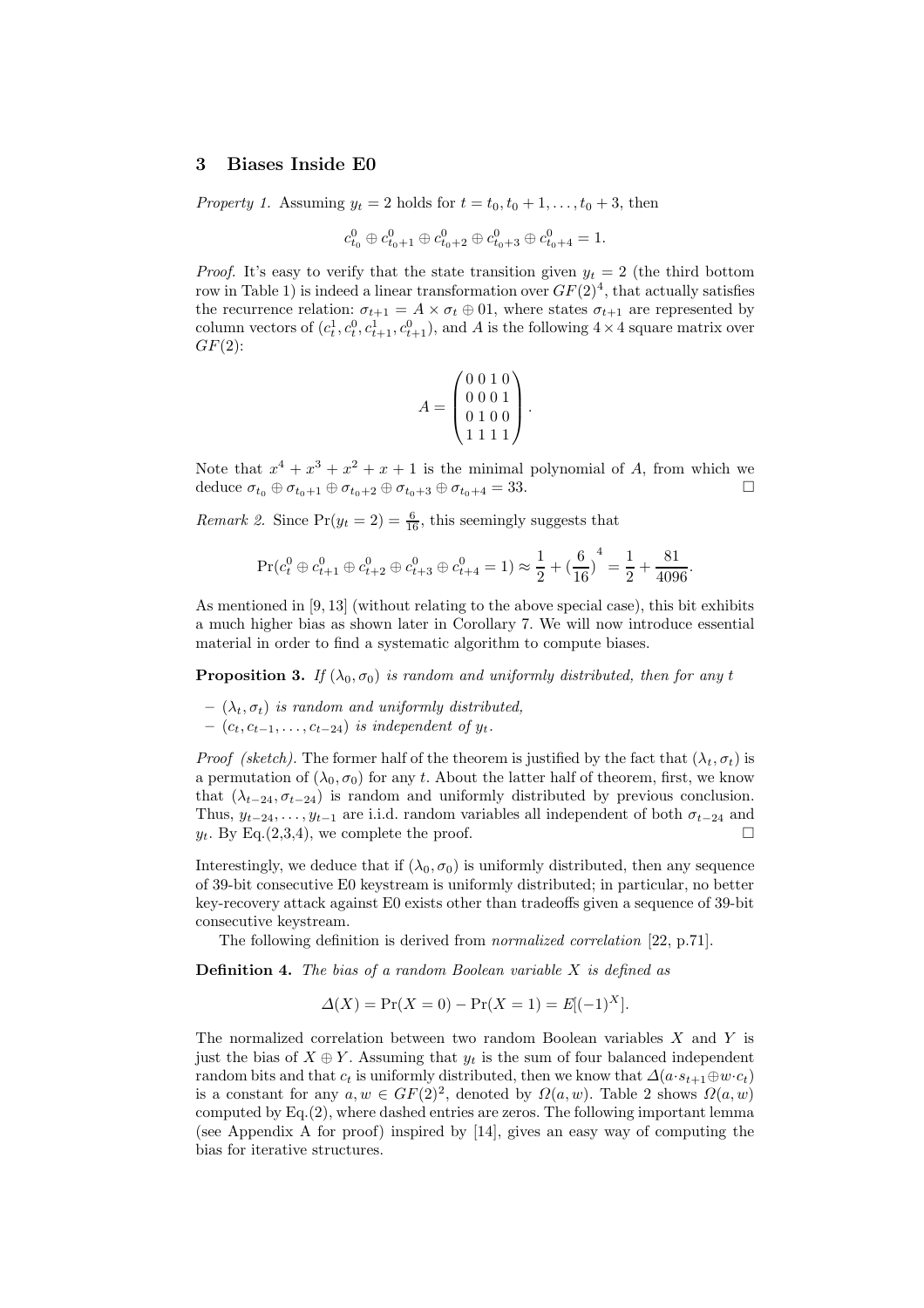Table 2. Bias of all linear combination of  $s_{t+1}$  and  $c_t$ :  $\Omega(a, w)$ 

|         | $\Omega(a,w)$ |        | w |     |  |
|---------|---------------|--------|---|-----|--|
|         |               |        |   |     |  |
|         |               |        |   |     |  |
| $\it a$ |               |        |   |     |  |
|         |               |        |   | 5/8 |  |
|         | Q             | C<br>ц |   |     |  |

**Lemma 5.** Given  $f : \mathcal{E} \times GF(2)^k \to GF(2)$  and  $g : GF(2)^m \to GF(2)^k$ , let X and Y be two independent random variables in  $\mathcal E$  and  $GF(2)^m$  respectively. Assuming that  $g(Y)$  is uniformly distributed in  $GF(2)^k$ , for any  $v \in GF(2)^m$ , we have

$$
\Delta(f(X,g(Y))\oplus v\cdot Y)=\sum_{w\in GF(2)^k}\Delta(f(X,g(Y))\oplus w\cdot g(Y))\cdot \Delta(w\cdot g(Y)\oplus v\cdot Y).
$$

**Corollary 6.** We set  $h : (x^1, x^0) \mapsto (x^0, x^1 \oplus x^0)$  to be a permutation defined over  $GF(2)<sup>2</sup>, and  $\delta(a_1, \ldots, a_d) = \Delta(a_1 \cdot c_1 \oplus \cdots \oplus a_d \cdot c_d), \text{ where } a_1, \ldots, a_d \in GF(2)<sup>2</sup>.$$ Assuming  $(\lambda_0, \sigma_0)$  is uniformly distributed, for any  $d \leq 26$ , we have

$$
\delta(a_1,\ldots,a_d)=\sum_{w\in GF(2)^2}\Omega(a_d,w)\cdot \delta(a_1,\ldots,a_{d-3},a_{d-2}\oplus h(a_d),a_{d-1}\oplus a_d\oplus w).
$$

*Proof.* By Eq. $(2,3,4)$  we have

$$
\delta(a_1,\ldots,a_d)=\Delta(a_d\cdot s_d\oplus a_1\cdot c_1\oplus\cdots\oplus(a_{d-2}\oplus h(a_d))\cdot c_{d-2}\oplus(a_{d-1}\oplus a_d)\cdot c_{d-1}).
$$

Then we apply Lemma 5 with  $X = y_{d-1}$ ,  $Y = (c_1, \ldots, c_{d-1}), g(Y) = c_{d-1}$ ,  $f(X, g(Y)) = a_d \cdot s_d$  and  $v = (a_1, \ldots, a_{d-3}, a_{d-2} \oplus h(a_d), a_{d-1} \oplus a_d)$ , and we obtain

$$
\delta(a_1,\ldots,a_d)=\sum_w\Omega(a_d,w)\delta(a_1,\ldots,a_{d-3},a_{d-2}\oplus h(a_d),a_{d-1}\oplus a_d\oplus w).
$$

Note that the assumption of Lemma 5 holds by Proposition 3.

Now we use Corollary 6 iteratively to deduce some important biases of  $\{c_t^0\}$  with Table 2 and the initial values  $\delta(0,0) = 1$ , and  $\delta(a, b) = 0$  for  $(a, b) \neq (0, 0)$ . A full list of nonzero triplets is given below for illustration:

$$
\begin{array}{ll}\n\delta(0,0,0) = 1, & \delta(1,3,2) = \frac{1}{4}, & \delta(2,3,3) = -\frac{5}{8}, \\
\delta(1,0,2) = \frac{5}{8}, & \delta(2,0,3) = \frac{1}{4}, & \delta(3,3,1) = -\frac{1}{4}.\n\end{array}
$$

**Corollary 7.** Assuming  $(\lambda_0, \sigma_0)$  is random and uniformly distributed, we have

$$
\begin{aligned} \Pr(c_t^0 \oplus c_{t+1}^0 \oplus c_{t+2}^0 \oplus c_{t+3}^0 \oplus c_{t+4}^0 = 1) &= \frac{1}{2} + \frac{25}{512}, \\ \Pr(c_t^0 = c_{t+5}^0) &= \frac{1}{2} + \frac{25}{512}. \end{aligned}
$$

Note that both biases were mentioned in [9, 13] (without formal proof). Now by Corollary 6, we can easily prove it as shown next.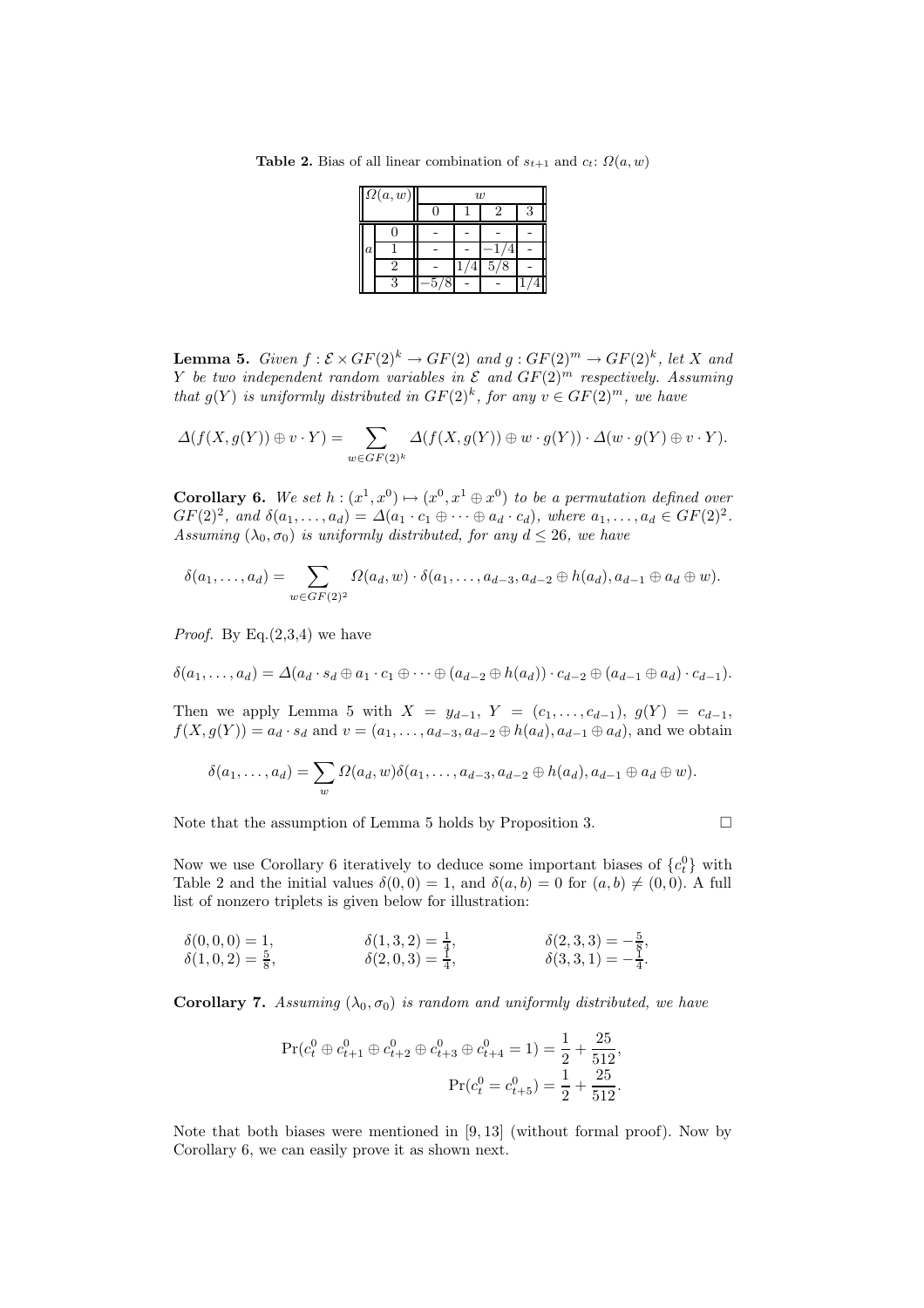*Proof.* We show the equivalent  $\delta(1, 1, 1, 1, 1) = -\frac{25}{256}$  of the first bias as follows:

$$
\delta(1, 1, 1, 1, 1) = \sum_{w} \Omega(1, w) \cdot \delta(1, 1, 2, w)
$$
  
=  $-\frac{1}{4} \delta(1, 1, 2, 2)$   
=  $-\frac{1}{4} \sum_{w} \Omega(2, w) \cdot \delta(1, 0, w)$   
=  $-\frac{1}{4} \times \left(\frac{1}{4} \delta(1, 0, 1) + \frac{5}{8} \delta(1, 0, 2)\right)$   
=  $-\frac{25}{256}$ .

The second bias is similarly proved from  $\delta(1,0,0,0,0,1) = \frac{25}{256}$ .

Also, we computed all  $\ell$ -tuple biases for  $\ell \leq 26$  and found that  $\delta(1, 1, 1, 1, 1)$ ,  $\delta(1, 0, 0, 0, 0, 1)$  are the only largest ones. All biases for  $\ell = 6$  are listed in Table 14, Appendix C. Throughout the paper we let

$$
\gamma = \delta(1, 0, 0, 0, 0, 1) = -\delta(1, 1, 1, 1, 1) = \frac{25}{256}.
$$

## 4 A Primary Distinguisher for E0

# 4.1 The Connection Polynomial of the Equivalent Single LFSR

Let  $\theta_i$  be the order of the connection polynomial  $p_i(x)$  of  $R_i$ , for  $i = 1, 2, 3, 4$ . Since all  $p_i(x)$  are primitive polynomials,  $\theta_i = 2^{L_i} - 1$ ; furthermore, by Lemma 6.57 of [18, p.218], the equivalent LFSR to generate the same sequence of the sum of the four original LFSRs outputs over GF(2) has the connection polynomial  $\prod_{i=1}^{4} p_i(x)$ with order  $\theta = \text{lcm}(\theta_1, \theta_2, \theta_3, \theta_4) \approx 2^{125}$  (by Lemma 6.50, [18, p.214]) and degree  $L = \sum_{i=1}^{4} L_i = 128.$ 

# 4.2 Finding the Multiple Polynomial with Low Weight

Let  $d_0$  be the degree of a general polynomial  $p(x)$ . We use the standard approximation to estimate the minimal weight  $w_d$  of multiples of  $p(x)$  with degree at most d by the following constraint:  $w_d$  is the smallest w such that

$$
\frac{1}{2^{d_0}} \times \binom{d}{w-1} \ge 1. \tag{5}
$$

Listed in Table 3 is the estimated<sup>3</sup>  $w_d$  corresponding to d with  $p(x) = \prod_{i=1}^4 p_i(x)$  $(d_0 = 128)$  by solving Inequality (5).

To find multiples with low weight, efficient algorithms like [4] exist provided the degree is low, say, less than 2000, which does not apply to E0. So we can use the conventional birthday paradox to find  $Q(x)$  with the minimal d (i.e.  $w = w_d$ ), which takes precomputation time  $PT \approx O(d^{\left[\frac{w-1}{2}\right]})$ ; or we apply the generalized birthday problem [29] to find  $Q(x)$  of same weight but higher degree with much less precomputation as tradeoff. Table 4 compares the two algorithms. In Appendix B, we also provide some non-optimal multiples as examples, including  $Q_4(x)$  with  $w = 4$  and  $d \approx 2^{65}$ .

<sup>&</sup>lt;sup>3</sup> Two special cases occur for  $d = d_0$  and  $d = \theta$  because we know the exact value of  $w_d$ .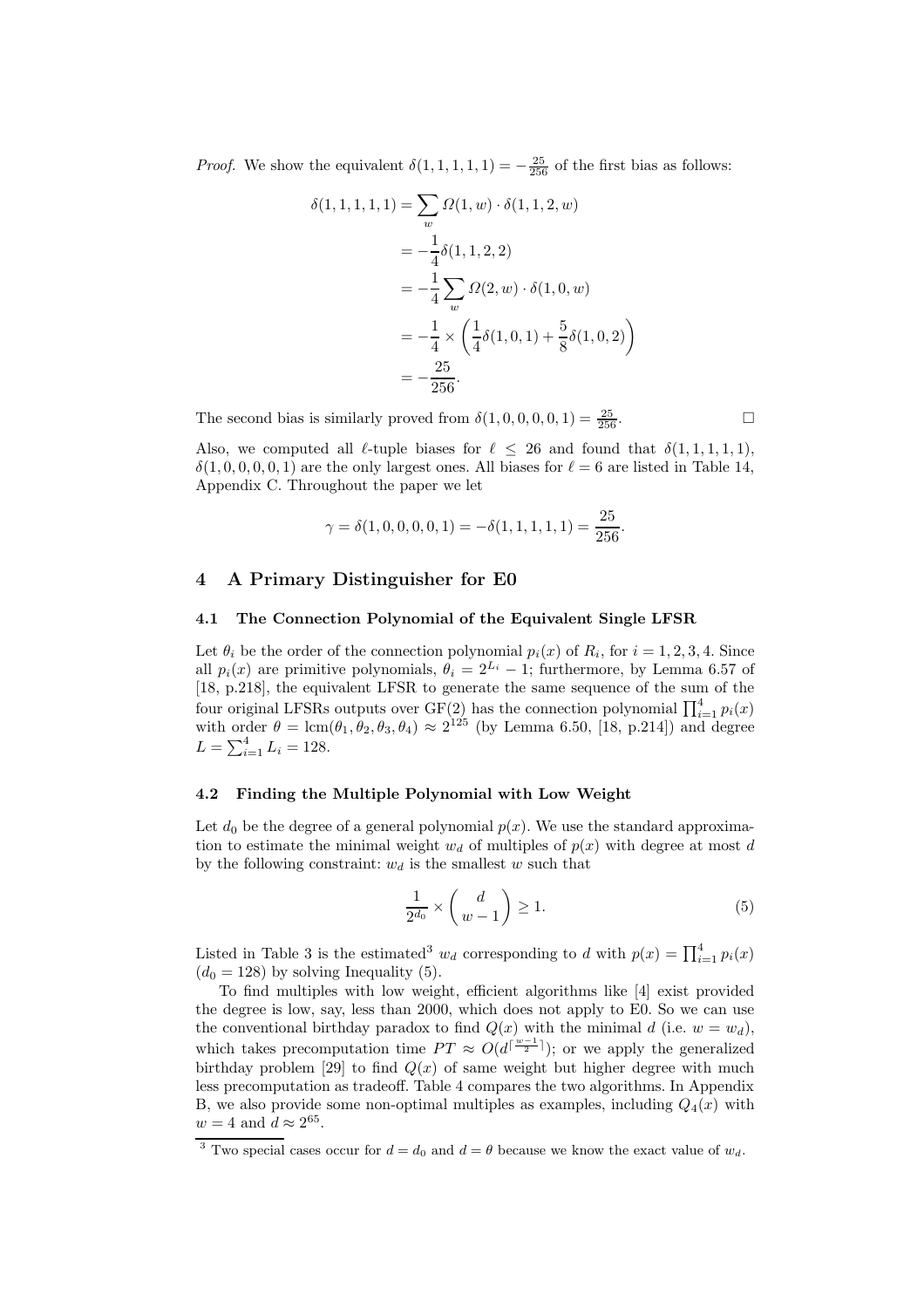Table 3. The estimated minimal weight  $w_d$  of multiples of  $p_1(x)p_2(x)p_3(x)p_4(x)$  with degree  $d$  by  $(5)$ 

|  |  |  | $d \mid 128 \mid 247 \mid 458 \mid 855 \mid 1749 \mid 2387 \mid 2^{18} \mid 2^{23} \mid 2^{27} \mid 2^{33} \mid 2^{44} \mid 2^{65} \mid \theta$ |  |  |  |  |
|--|--|--|-------------------------------------------------------------------------------------------------------------------------------------------------|--|--|--|--|
|  |  |  | $ w_d  = 49 \approx 31 \approx 24 \approx 20 \approx 17 \approx 16 \approx 9 \approx 7 \approx 6 \approx 5 \approx 4 \approx 3 = 2$             |  |  |  |  |

**Table 4.** Complexity of finding multiple of  $p_1(x)p_2(x)p_3(x)p_4(x)$  with degree d, weight w

|   | birthday problem             |                         |  |  |  |  |  |  |  |  |  |
|---|------------------------------|-------------------------|--|--|--|--|--|--|--|--|--|
|   | tradeoff<br>with minimal $d$ |                         |  |  |  |  |  |  |  |  |  |
|   |                              | 32] 927 933 944 965 932 |  |  |  |  |  |  |  |  |  |
| w |                              |                         |  |  |  |  |  |  |  |  |  |
|   | 69 68 66 66 65 35            |                         |  |  |  |  |  |  |  |  |  |

### 4.3 Building a Uni-bias-based Distinguisher for E0

Let  $Q(x) = \sum_{i=1}^{w} x^{q_i}$  be the normalized multiple of  $\prod_{i=1}^{4} p_i(x)$  with degree d and weight w, where  $0 = q_1 < q_2 < ... < q_w = d$ . As  $\bigoplus_{i=1}^{w} y_{t_0+q_i}^1 = 0$  holds for all  $t_0$ , by  $Eq.(1)$ , we deduce

$$
\oplus_{i=1}^{w} (z_{t_0+q_i+5} \oplus z_{t_0+q_i}) = \oplus_{i=1}^{w} (c_{t_0+q_i+5}^{0} \oplus c_{t_0+q_i}^{0}). \tag{6}
$$

By the Piling-up Lemma [20] and Corollary 7, we know the right-hand side of Eq.(6) is equal to zero with probability  $\frac{1}{2} + \frac{1}{2} \cdot \gamma^w$ . With standard linear cryptanalysis techniques, we can distinguish the keystream  $\{z_t\}$  of E0 from a truly random sequence with  $\gamma^{-2w}$  samples, simply by checking the left-hand side of Eq.(6) equals zero most of the time. Based on  $Q(x)$  with d and w, we minimize the data complexity *n* by choosing  $n = \gamma^{-2 \cdot w} + d$ . Table 5 shows the minimum  $n = 2^{34}$  is achieved with  $d = 2^{33}$ ,  $w = 5$ . Table 6 summarizes the best performance of our primary distinguisher for E0 based on either the use of  $Q_4(x)$  with weight 4 in Appendix B, or a search of  $Q(x)$ .

Table 5. Data complexity of the primary distinguisher for E0

|                                                                                  |  |  | L  247 458 855 1749 2387 2 <sup>18</sup>  2 <sup>23</sup>  2 <sup>27</sup>  2 <sup>33</sup>  2 <sup>44</sup>  2 <sup>65</sup>   2 <sup>32</sup>  2 <sup>43</sup> |  |  |  |  |  |
|----------------------------------------------------------------------------------|--|--|------------------------------------------------------------------------------------------------------------------------------------------------------------------|--|--|--|--|--|
|                                                                                  |  |  | $\parallel$ 49   31   24   20   17   16   9   7   6   5   4   3    9   5                                                                                         |  |  |  |  |  |
| $\log_2 n$   329 209 162 135  115   108   61   47   41   34   44   65    61   43 |  |  |                                                                                                                                                                  |  |  |  |  |  |

Table 6. Summary of the best primary distinguisher for E0

|                                    | Type                   |  | $d \mid w$ Precomputation Data Time |     |
|------------------------------------|------------------------|--|-------------------------------------|-----|
| use $Q(x) = Q_4(x)$                |                        |  |                                     | ინ5 |
| find $Q(x)$ minimal $d  2^{33} 5 $ |                        |  | ი66                                 |     |
| with                               | tradeoff $  2^{43}  5$ |  | ก45                                 | റ43 |

# 5 The Advanced Multi-bias-based Distinguisher for E0

# 5.1 Preliminaries

**Definition 8.** Given  $f, g: GF(2)^{\ell} \to \mathbf{R}$ , for  $a \in GF(2)^{\ell}$ , we define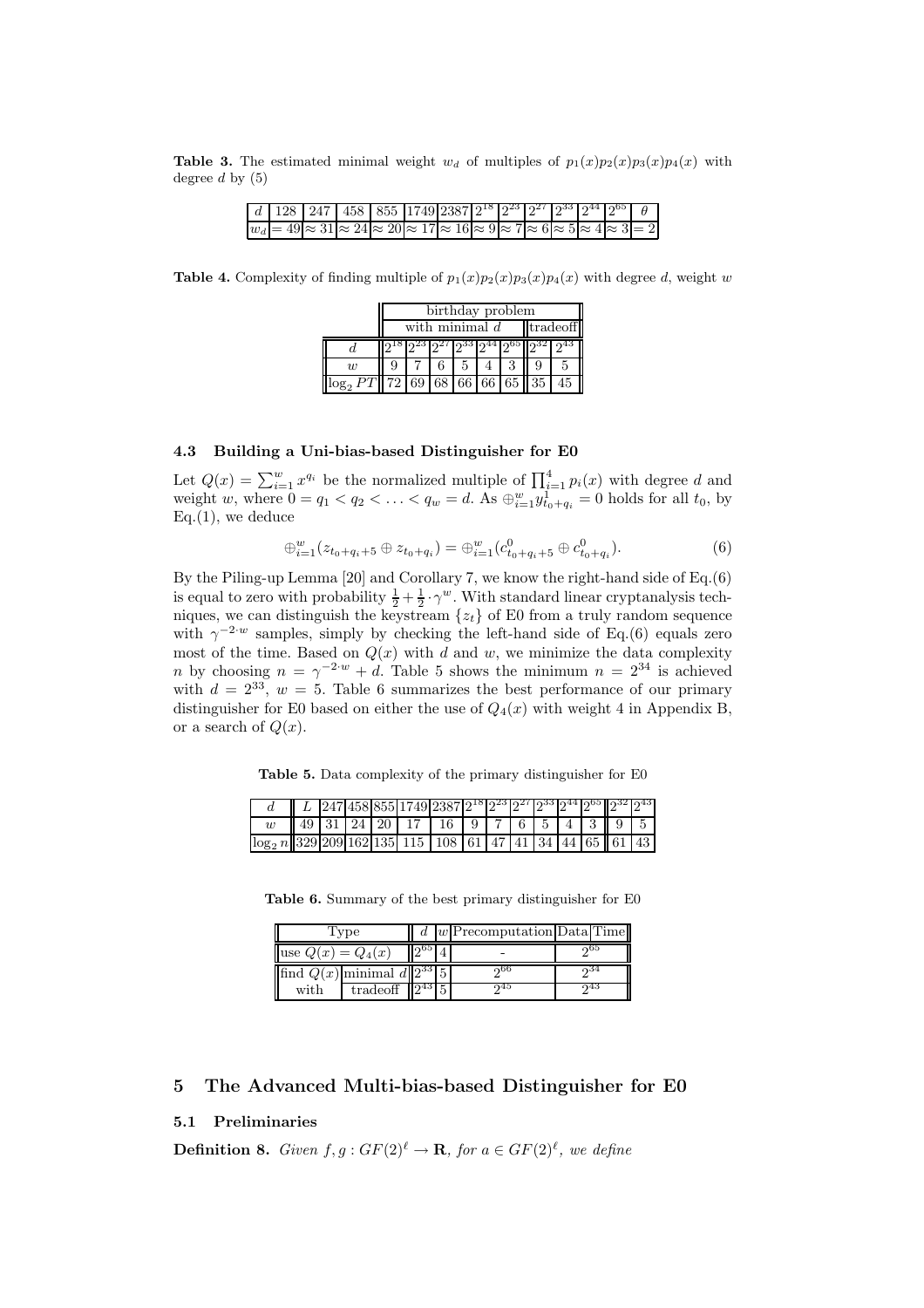1. 
$$
(f \otimes g)(a) = \sum_{b \in GF(2)^{\ell}} f(b) \cdot g(a \oplus b)
$$
;  $f^{\otimes w}(a) = (\underbrace{f \otimes \cdots \otimes f}_{w \text{ times}})(a)$   
\n2.  $\hat{f}(a) = \sum_{b \in GF(2)^{\ell}} (-1)^{a \cdot b} f(b)$   
\n3.  $||f|| = \sqrt{\sum_{a \in GF(2)^{\ell}} f^2(a)}$   
\n4.  $\Delta(f) = 2^{\frac{\ell}{2}} ||f - \frac{1}{2^{\ell}} \cdot 1||$ , where 1 denotes a constant function equal to 1

Note that the first two definitions correspond to convolution and Walsh transform respectively. We recall these basic facts: for any  $f, g: GF(2)^{\ell} \to \mathbf{R}$ , we have

$$
- \widehat{f \otimes g}(a) = \widehat{f}(a) \cdot \widehat{g}(a), \text{ for } a \in GF(2)^{\ell};
$$

$$
- 2^{\ell} ||f||^2 = ||\widehat{f}||^2;
$$

- − if *f* is a distribution, i.e.  $\sum_a f(a) = 1$  and  $f(a) \ge 0$  for all  $a \in GF(2)^\ell$ , then the distribution of the XOR of w i.i.d. random vectors with distribution f is  $f^{\otimes w}$ , moreover,  $\Delta^2(f) = \sum_{a \neq 0} \hat{f}^2(a);$
- If the random Boolean variable A follows the distribution f, then  $\Delta(f) = \Delta(A)$ , where  $\Delta(A)$  is defined in Definition 4.

#### 5.2 An Efficient Way to Deploy Multi-Biases in E0 Simultaneously

Given a linear mapping  $h: GF(2)^{\ell} \to GF(2)^{r}$  of rank r, we define r-bit vectors  $A_t = h(c_{rt}^0, \ldots, c_{rt+\ell-1}^0)$  and  $B_t = \bigoplus_{i=1}^w A_{t+q_i}$ . Note that  $B_t$  can be derived from the keystream  $\{z_t\}$  directly. Except for accidentally bad choices of h, we make a heuristic assumption that all  $A_t$ 's are independent. Let  $\mathcal D$  be the probability distribution of the  $\ell$ -bit vector  $(c_{rt}^0, \ldots, c_{rt+\ell-1}^0)$ , and let  $\mathcal{D}_A$  be the probability distribution of the r-bit vector  $A_t$ . The Walsh transforms of  $\mathcal{D}_A$  and  $\mathcal D$  are linked by

$$
\hat{\mathcal{D}}_A(b) = \hat{\mathcal{D}}\left(h^t(b)\right), \text{ for all } b \in GF(2)^r.
$$

Now we discuss how to design  $h$  in order to reduce data complexity. From Baignères [2, Theorem 3, p.10], we know that we can distinguish a distribution  $f$  of r-bit random vectors from a uniform distribution with  $1/\Delta^2(f)$  samples. Here, the distribution of  $B_t$  is  $f = \mathcal{D}_A^{\otimes w}$ . So the modified distinguisher needs data complexity

$$
n = \frac{r}{\Delta^2(\mathcal{D}_A^{\otimes w})} + d \text{ (bits)}.
$$

Let k be the number of the largest Walsh coefficients  $\hat{\mathcal{D}}_A(b)$  over all nonzero b with absolute value<sup>4</sup>  $\eta$ . Since  $\Delta^2(\mathcal{D}_A^{\hat{\otimes}w}) \approx k\eta^{2w}$ , we obtain

$$
n \approx \frac{r}{k} \eta^{-2w} + d.
$$

In order to lower n, it's necessary to have  $r < k$ . This implies the k largest coefficients are linearly dependent, which happens to be true in E0: recall that the 6-bit vectors of the three largest biases satisfy the linear relation,

$$
(1, 1, 1, 1, 1, 0) \oplus (0, 1, 1, 1, 1, 1) = (1, 0, 0, 0, 0, 1).
$$

As a simple solution we may just pick  $\ell = 6, r = 2, \alpha_1 = (1, 1, 1, 1, 1, 0)$  and  $\alpha_2 = (0, 1, 1, 1, 1, 1)$  (where  $\alpha_i$  denotes the *i*-th row of *h*), then we obtain  $k = 3$ . And

<sup>&</sup>lt;sup>4</sup> Note that from Subsection 4.3 we have  $\eta \le \gamma$  for  $\ell \le 26$  regardless of r and h.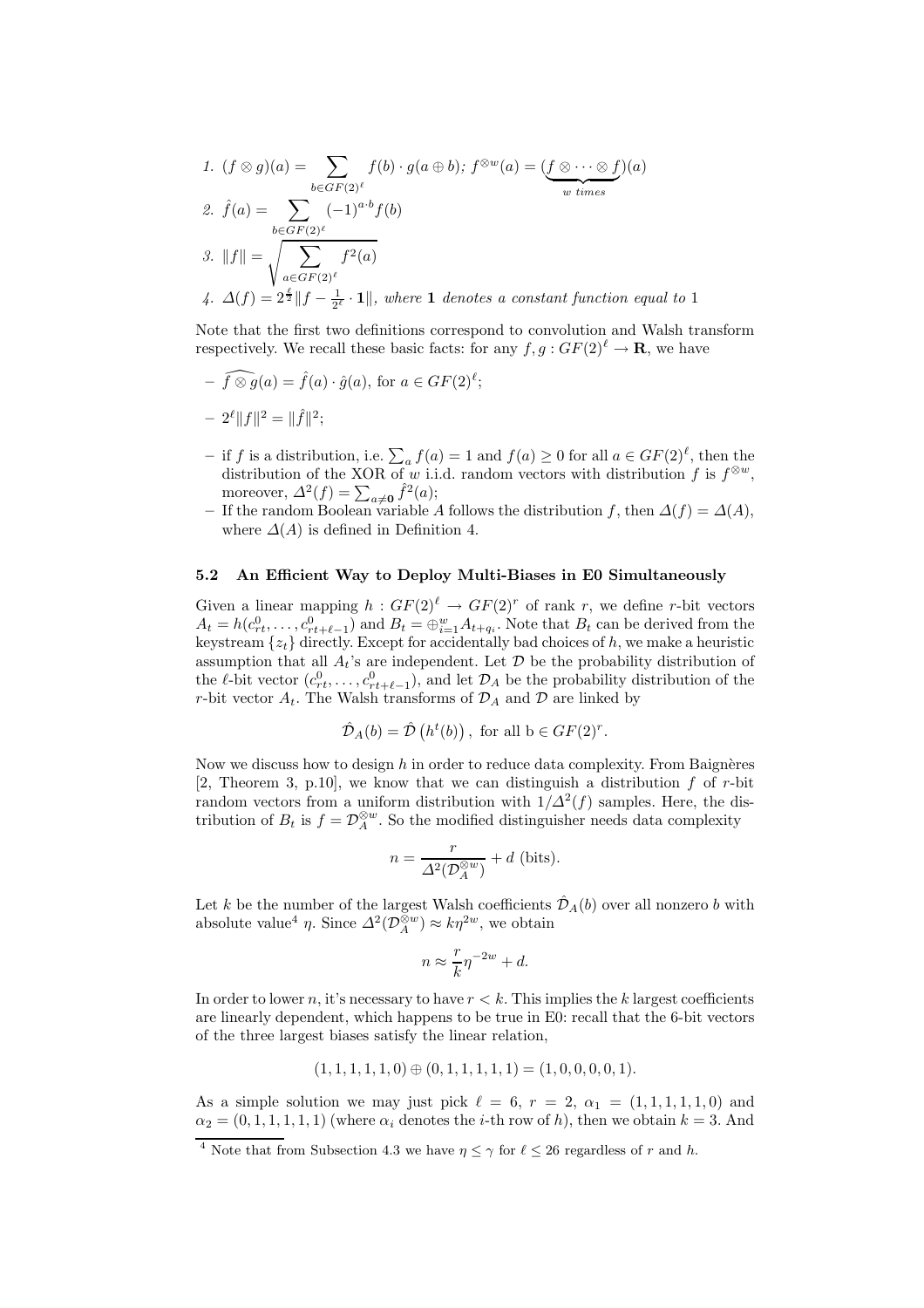*n* is reduced to a factor of  $\frac{2}{3}$  for negligible *d*. Indeed, recall that we proved by computation that the largest Walsh coefficient for  $\ell \leq 26$  are either  $(0,\ldots,0,1,1,1,1,1,0,\ldots,0)$ or  $(0,\ldots,0,1,0,0,0,0,1,0,\ldots,0)$ . Thus  $k \leq (\ell-4) + (\ell-5) = 2\ell - 9$ . This leads to a more general solution, if we pick  $\ell = r + 4$ , and the *i*-th row of h as

$$
\alpha_i = (\underbrace{0, \ldots, 0}_{i-1 \text{ zeros}}, 1, 1, 1, 1, 1, \underbrace{0, \ldots, 0}_{\ell - i - 4 \text{ zeros}})
$$
 for  $i = 1, \ldots, r$ ,

then we obtain  $k = 2r - 1$ . And so the improved factor  $\frac{r}{2r-1}$  of data complexity tends to  $\frac{1}{2}$  for negligible d when r goes to infinity; however, because of the underlying assumption for E0,  $\ell$  is restricted to no larger than 26, i.e.  $r \leq 22$ . To conclude, we show that the modified distinguisher (Algorithm 1) needs data complexity

$$
n \approx \frac{r}{2r - 1} \cdot \gamma^{-2w} + d, \text{ for } 1 \le r \le 22. \tag{7}
$$

Observe that Section 4 actually deals with the special case of  $r = 1$ . Table 7 shows the best improvement achieved with  $r = 22$ . We see that the minimum n drops from previous  $2^{34}$  to  $2^{33}$ .

# Algorithm 1 The advanced distinguisher for E0

Parameters:  $r \in [1, 22], \ell = r + 4$  $h: GF(2)^{\ell} \rightarrow GF(2)^{r}$  $\mathcal{D}_A$ : the probability distribution of the r-bit vector  $A_t$  $Q(x) = \sum_{i=1}^{w} x^{q_i}$ : the multiple polynomial of  $p_1(x)p_2(x)p_3(x)p_4(x)$  with degree d n: the sample size by  $Eq.(7)$ Input: keystream  $z_0z_1 \cdots z_{n-1}$  of either a truly random source  $S_0$  or the output  $S_1$  generated by E0 initialize counters  $u_0, u_1, \ldots, u_{2^r-1}$ for  $t = 0, 1, \ldots, \lfloor \frac{n-d-4}{r} \rfloor - 1$  do compute  $b = \bigoplus_{i=1}^{w} h(z_{rt+q_i}, \cdots, z_{rt+q_i+\ell-1})$ increment  $u_b$ end for if  $\sum_b u_b \cdot \log \left( 2^r \cdot \mathcal{D}_A^{\otimes w}(b) \right) > 0$  then accept  $S_1$  as the source else accept  $S_0$  as the source end if

Table 7. Data complexity of the advanced distinguisher for E0

|                                                                           |  |  | L  247 458 855 1749 2387 2 <sup>18</sup>  2 <sup>23</sup>  2 <sup>27</sup>  2 <sup>33</sup>  2 <sup>44</sup>  2 <sup>65</sup>   2 <sup>32</sup>  2 <sup>43</sup> |  |  |  |  |  |
|---------------------------------------------------------------------------|--|--|------------------------------------------------------------------------------------------------------------------------------------------------------------------|--|--|--|--|--|
|                                                                           |  |  | $\parallel$ 49   31   24   20   17   16   9   7   6   5   4   3    9                                                                                             |  |  |  |  |  |
| $\log_2 n$   328  208  161  134  114  107  60  46  40  33  44  65  60  43 |  |  |                                                                                                                                                                  |  |  |  |  |  |

# 6 A Maximum Likelihood Decoding Algorithm

We restate the MLD problem for a general linear code (see [19] for details) of length n and dimension L with generator matrix G (let  $G_t$  denote the t-th column vector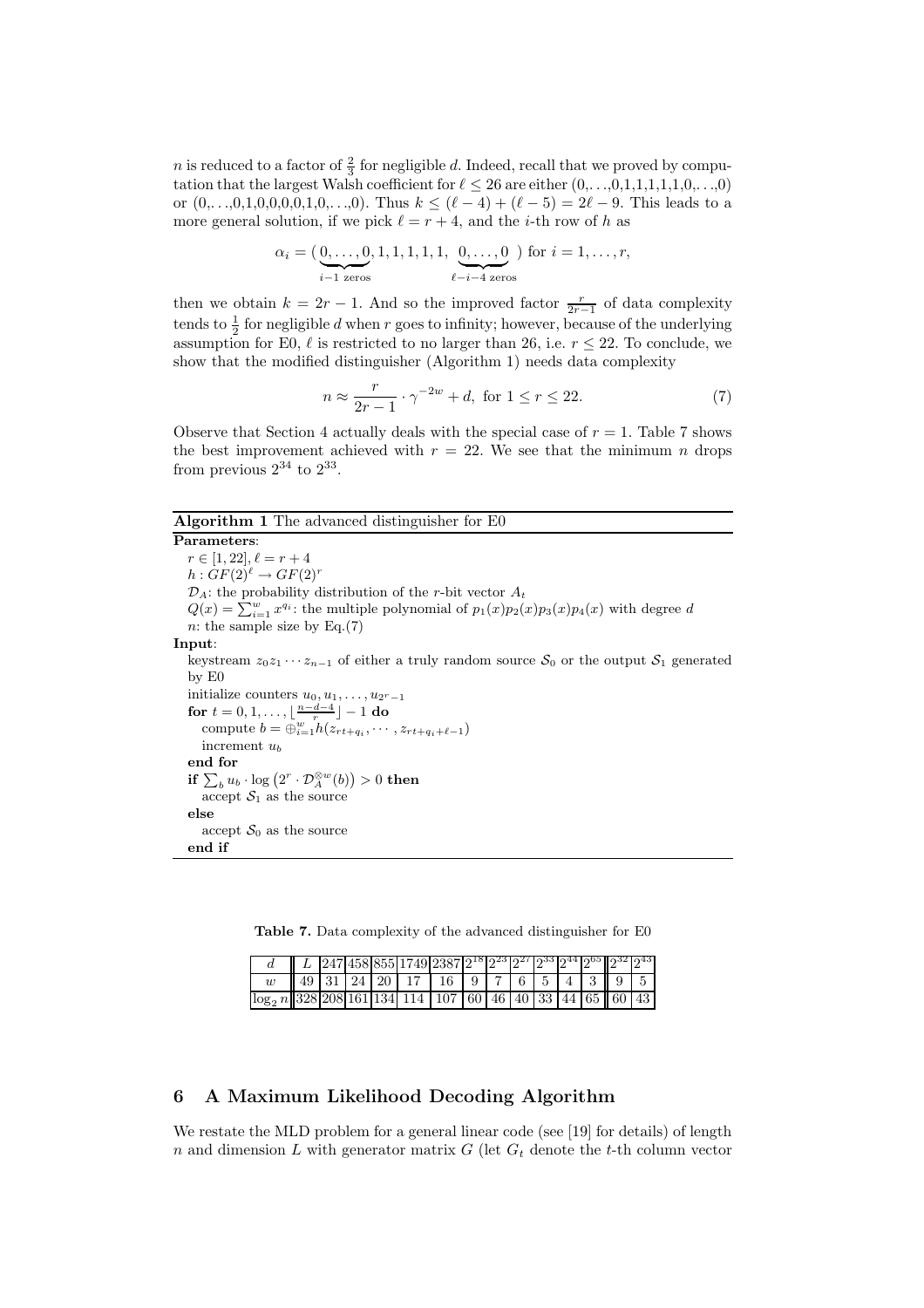of G): find the closest codeword  $(x_1, \ldots, x_n)$  to the received vector  $(s_1, \ldots, s_n)$ , and decode the message  $\mathbf{r} = (r_1, \ldots, r_L)$  such that  $x_t = \mathbf{r} G_t$ , i.e. find such r that minimizes  $N(\mathbf{r}) = \sum_{t=1}^{n} (s_t \oplus x_t).$ 

#### 6.1 The Time-domain Analysis

Obviously, the trivial approach (yet common in most correlation attacks) to find r is an exhaustive search in time-domain: for every message  $\tilde{r}$ , we compute the distance  $N(\tilde{\mathbf{r}})$  and keep the smallest. The final record leads to **r**. The time complexity is  $O(n \cdot 2^L)$  with memory *n*-bits.

#### 6.2 The Frequency-domain Analysis

We introduce an integer-valued function,

$$
\mathcal{W}(x) = \sum_{1 \le t \le n: G_t = x^\top} (-1)^{s_t},\tag{8}
$$

for all  $x \in GF(2)^{L}$ , where  $\top$  denotes the matrix transpose. We compute the Walsh transform  $\hat{W}$  of  $\hat{W}$  as follows:

$$
\hat{\mathcal{W}}(\mathbf{r}) = \sum_{x \in GF(2)^L} (-1)^{\mathbf{r} \cdot x} \mathcal{W}(x) = \sum_{t=1}^n (-1)^{s_t \oplus \mathbf{r} G_t} = \sum_{t=1}^n (-1)^{s_t \oplus x_t} = n - 2N(\mathbf{r}).
$$

We thereby reach the theorem below.

### Theorem 9.

$$
N(\mathbf{r}) = \frac{1}{2} \left( n - \hat{\mathcal{W}}(\mathbf{r}) \right),
$$

for all  $\mathbf{r} \in GF(2)^{L}$ , where W is defined by Eq.(8).

This generalizes the result [19, p. 414] of a special case when  $n = 2^L$  and  $G_t^{\dagger}$ corresponds to the binary representation of  $t$ . So we just compute the table of  $W$ , perform FWT [30], and find the maximal  $\hat{W}(\mathbf{r})$ . The time and memory complexities of FWT are  $O(L \cdot 2^L)$ ,  $O(2^L)$  respectively. Since the precomputation of W takes time  $O(n)$  with memory  $O(n)$ , we conclude that our improved MLD algorithm runs in  $O(n + L \cdot 2^L)$  with memory  $O(2^L)$  (additionally, using linear transformation allows to compute FWT over  $GF(2)^k$  with memory  $O(2^k)$  where  $k = \lceil \log_2 n \rceil$ . Note that when  $n \geq 2^L$ , the time complexity corresponds to  $O(n)$ , which is optimal in the sense that it stands on the same order of magnitude as the data complexity does. Table 8 compares the original exhaustive search algorithm with the improved frequency transformation algorithm. Note that the technique of FWT was used in another context [7] to speed up other kinds of fast correlation attacks. In the next section we will see how it helps to speed up the attack  $[10]$  by a factor of  $2^{24}$ . We estimate similar correlation attacks like [6] can be speeded up by a factor of 10; undoubtedly, some other attacks can be significantly improved by our algorithm as well.

Table 8. Maximum likelihood decoding algorithms

|                                                                        | time          | memory |
|------------------------------------------------------------------------|---------------|--------|
| Exhaustive Search                                                      | $n \cdot 2^L$ |        |
| Frequency Transformation $  n + L \cdot 2^L \overline{\min(n, 2^L)}  $ |               |        |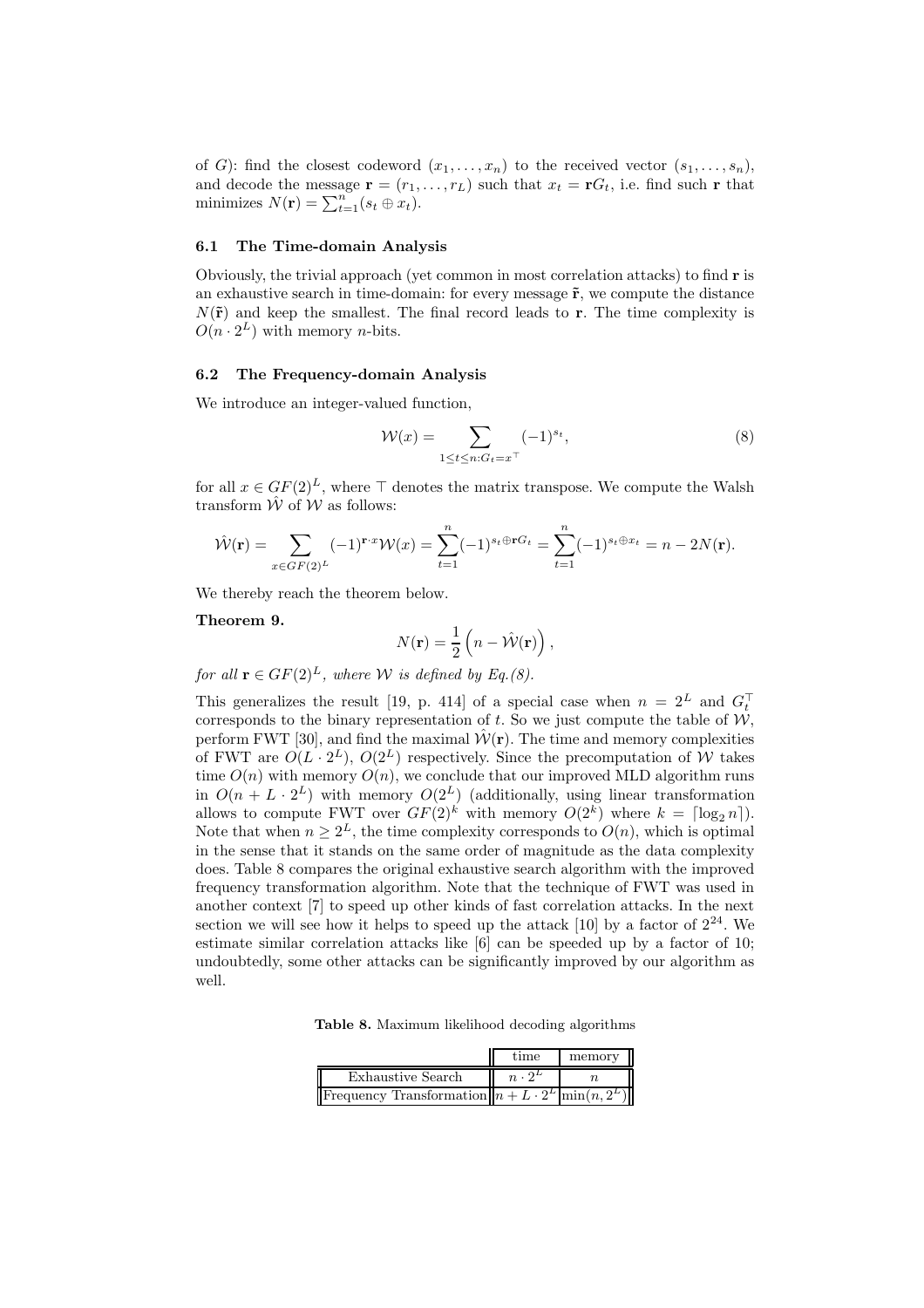#### 6.3 A More Generalized MLD Algorithm

We further generalize the preceding problem by finding the  $L$ -bit vector  $\mathbf r$  such that given a sequence of  $\ell$ -bit vectors  $S_1, \ldots, S_k$  and  $f : GF(2)^{\ell} \to \mathbf{R}$  together with matrices  $G_1, \ldots, G_k$  of size L by  $\ell$ , the sequence of  $\ell$ -bit vectors  $X_1, \ldots, X_k$  defined by  $X_t = \mathbf{r} G_t$  minimizes  $N(\mathbf{r}) = \sum_{t=1}^k f(S_t \oplus X_t)$ . Note that previous subsections are merely a special case of  $\ell = 1, k = n$  and  $f(a) = a$  for  $a \in GF(2)$ .

Define a real function  $W$  by:

$$
\mathcal{W}(x) = \frac{1}{2^{\ell}} \sum_{1 \le t \le k, a \in GF(2)^{\ell}: aG_{t}^{T} = x} (-1)^{a \cdot S_{t}} \hat{f}(a),
$$

for all  $x \in GF(2)^{L}$ . We compute the Walsh transform  $\hat{W}$  of W as follows:

$$
\hat{\mathcal{W}}(\mathbf{r}) = \sum_{x \in GF(2)^L} (-1)^{\mathbf{r} \cdot x} \mathcal{W}(x)
$$

$$
= \frac{1}{2^{\ell}} \sum_{t=1}^{k} \sum_{a \in GF(2)^{\ell}} (-1)^{a \cdot (\mathbf{r} G_t \oplus S_t)} \hat{f}(a)
$$

$$
= \sum_{t=1}^{k} f(\mathbf{r} G_t \oplus S_t)
$$

$$
= N(\mathbf{r}).
$$

Algorithm 2 directly follows above computation. The total running time of our algorithm is  $O(k\ell L2^{\ell} + L2^{L})$  with memory  $O(2^{L})$ . To speed up the computation of  $W$ , we could precompute the inner products of all pairs of  $\ell$ -bit vectors in time  $O(2^{2\ell})$  with memory  $O(2^{2\ell})$ . Thus, the total running time of the algorithm is  $O(2^{2\ell} +$  $kL2^{\ell} + L2^{L}$  with memory  $O(2^{2\ell} + 2^{L}).$ 

## Algorithm 2 The generalized MLD algorithm Parameter:

```
f, \ellInput:
  G = (G_1, \ldots, G_k): the generator matrix
   vector stream S_1, S_2, \cdots, S_kProcessing:
   apply FWT to compute the table of \hat{f}initialize the table of \mathcal W to 0
   for all \ell-bit a do
     for t = 1, \ldots, k do
         increment W(aG_t^{\top}) by \frac{1}{2^{\ell}}(-1)^{a \cdot S_t} \hat{f}(a)end for
   end for
   apply FWT to find r that achieves the minimal \hat{\mathcal{W}}(\mathbf{r})output r
```
In the special case that is applicable to E0 (as is done in the next section):  $G_{t+1} = AG_t$  for  $t = 1, ..., k$ , we precompute another table to map any L-bit vector x to  $xA^{\top}$ . It takes time  $2^L$  with memory  $2^L$ . The total time of the algorithm is thus  $O(2^{2\ell} + (L + k) 2^{\ell} + L2^{L}),$  with memory  $O(2^{2\ell} + 2^{L}).$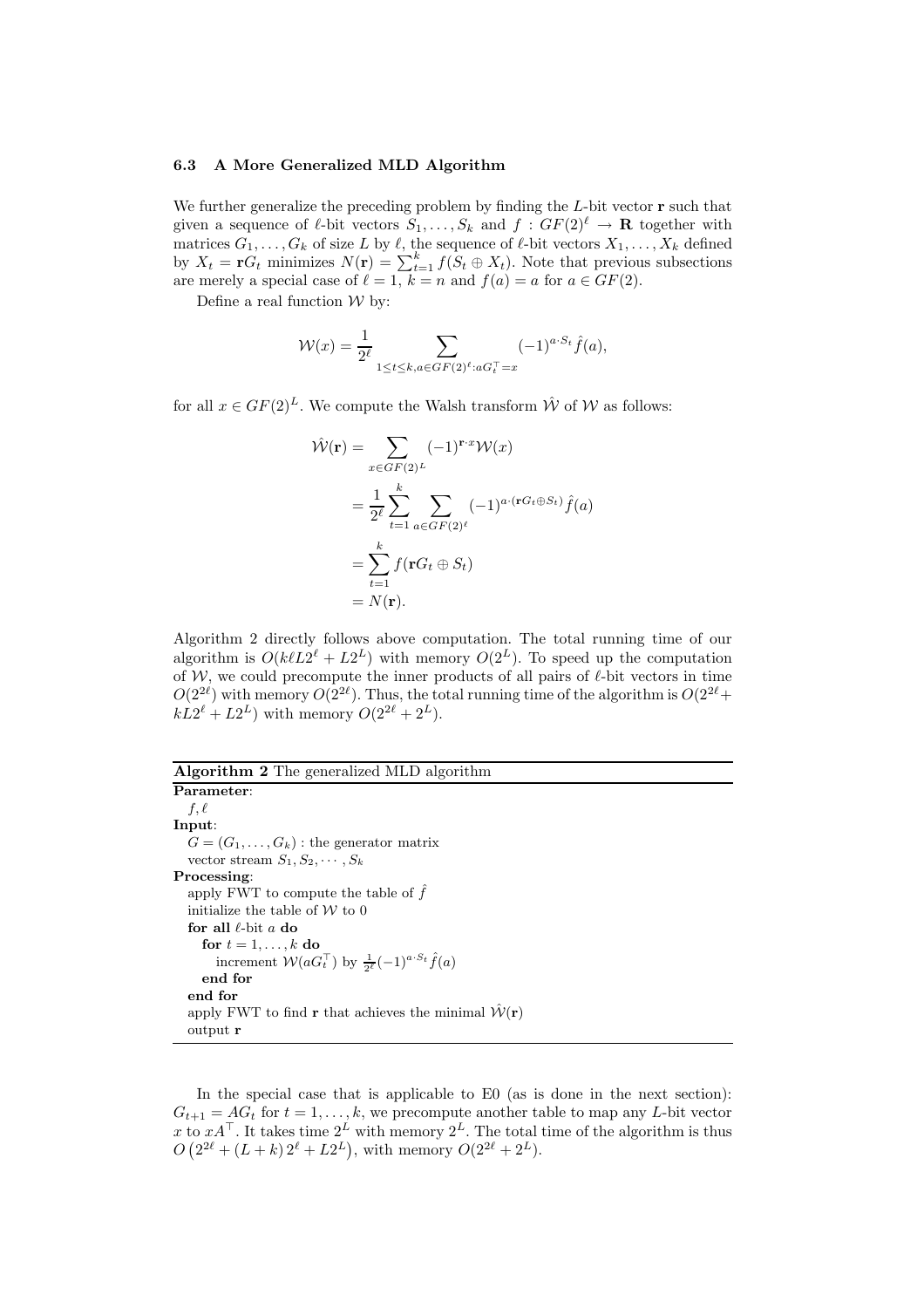# 7 The Key-recovery Attack against E0

We approach similarly as in [10] to transform our distinguisher of Subsection 4.3 into a key-recovery attack. Our main contribution, however, is to decrease the time complexity by applying the preceding algorithm.

Let  $Q(x) = \sum_{i=1}^{w} x^{q_i}$  be the multiple polynomial of  $p_2(x)p_3(x)p_4(x)$  with degree d and weight w. Using techniques in Subsection 4.2 to find  $Q(x)$  with (precomputation) complexity  $PC$ , we list the corresponding triplets  $(w, d, PC)$  for small w in Table 9.

**Table 9.** Complexity of finding multiple of  $p_2(x)p_3(x)p_4(x)$  with degree d, weight w

|                                           |                        |           |  | birthday problem |  |  |
|-------------------------------------------|------------------------|-----------|--|------------------|--|--|
|                                           | with min. $d$ tradeoff |           |  |                  |  |  |
| weight $w$                                |                        |           |  |                  |  |  |
| degree $d$                                |                        | ച്36 ച്32 |  | 234.3            |  |  |
| Precomputation $PC  2^{54} 2^{54} 2^{52}$ |                        |           |  | $2^{36.3}$       |  |  |

Let  $\tilde{\mathbf{x}}^1$  be a guess for  $\mathbf{x}^1$ , the initial state of  $R_1$  which generates the keystream  $\{z_t\}$  together with the other three fixed LFSRs. Denote  $\tilde{x}_t^1$  the output bit of  $R_1$ with the initial state  $\tilde{\mathbf{x}}^1$  at time t. We define

$$
b_t(\tilde{\mathbf{x}}^1) = \bigoplus_{i=1}^w (z_{t+q_i} \oplus z_{t+q_i+5}) \oplus \bigoplus_{i=1}^w (\tilde{x}_{t+q_i}^1 \oplus \tilde{x}_{t+q_i+5}^1). \tag{9}
$$

It can be shown that the second addend in  $Eq.(9)$  is also an *m*-sequence generated by the same LFSR. For brevity, we set

$$
r_{t} = \bigoplus_{i=1}^{w} (\tilde{x}_{t+q_{i}}^{1} \oplus \tilde{x}_{t+q_{i}+5}^{1}),
$$
  

$$
s_{t} = \bigoplus_{i=1}^{w} (z_{t+q_{i}} \oplus z_{t+q_{i}+5}),
$$

for  $t = 1, \ldots, n$  (it corresponds to the data complexity  $n + d$ ). We rewrite Eq.(9) as

$$
b_t(\tilde{\mathbf{x}}^1) = s_t \oplus r_t.
$$

Given *n*-bit sequence of  $b_t(\tilde{\mathbf{x}}^1)$ 's, we count the occurrences<sup>5</sup>  $N(\tilde{\mathbf{x}}^1)$  of ones, i.e.  $N(\tilde{\mathbf{x}}^1) = \sum_{t=0}^{n-1} b_t(\tilde{\mathbf{x}}^1)$ . Using the analysis of [28], we estimate  $N(\mathbf{x}^1)$  is the smallest of all  $N(\mathbf{\overline{x}^1})$  with

$$
n \approx \frac{4L_1 \log 2}{\gamma^{2w}}.\tag{10}
$$

Note that this estimated figure is actually comparable to the conventional estimation [6, 16] on critical data complexity  $n_0$  in correlation attacks, where

$$
n_0 = \frac{L_1}{1 - h(\frac{1}{2} + \frac{1}{2}\gamma^w)} \approx \frac{2L_1 \log 2}{\gamma^{2w}},\tag{11}
$$

and h is the binary entropy function<sup>6</sup>. According to [6] simulations showed the probability of success is close to 1 (resp.  $\frac{1}{2}$ ) for  $n = 2n_0$  (resp.  $n = n_0$ ) which is consistent with our analysis. Table 10 shows our estimated minimal n for  $N(\mathbf{x}^1)$  to achieve a top rank corresponding to w. Now define  $G_t = (a_0, \ldots, a_{L_1-1})^\top$ , where  $a_0 + a_1x + \cdots + a_{L_1-1}x^{L_1-1} = x^t \mod p_1(x)$ . Clearly our current problem to recover

<sup>&</sup>lt;sup>5</sup> w is fixed in the attack, so we omit it in the notation  $N(\tilde{\mathbf{x}}^1)$ .

 $6 h(p) = -p \log_2 p - (1-p) \log_2 (1-p)$  for  $0 < p < 1$ .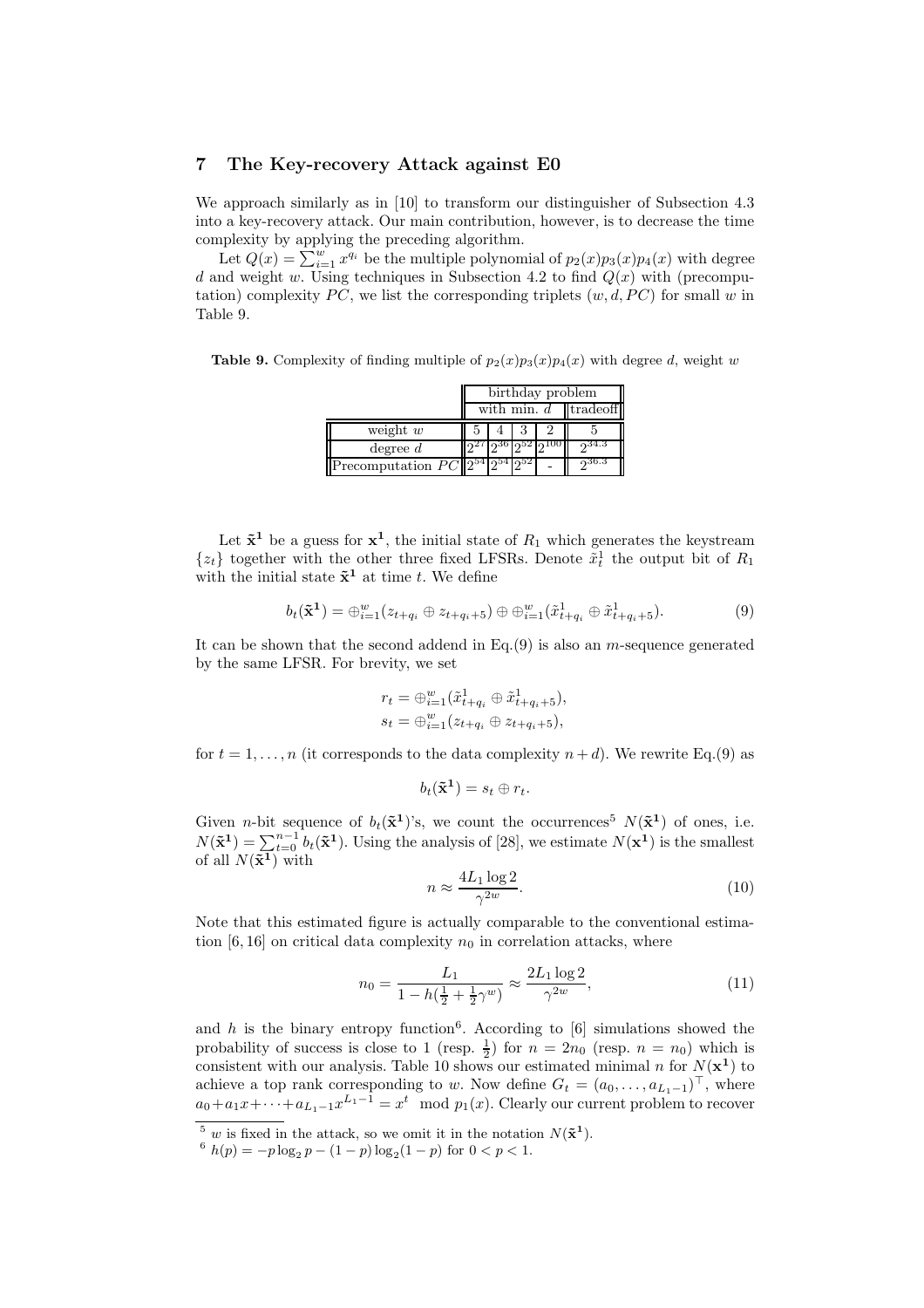$R_1$  right fits into the MLD problem in Subsection 6.2. So we use the preceding MLD algorithm to recover **r** first, then apply linear transform to solve  $x^1$ . Finally we conduct the same analysis as in Section 5 to decrease data complexity down to  $O(\frac{r}{2r-1} \times \frac{4L_1 \log 2}{\gamma^{2w}})$ ; and we apply the technique introduced in Subsection 6.3 to obtain the reduced time complexity  $O(n + \theta_1 \cdot 2^r + L_1 \cdot 2^{L_1})$ . So, choosing  $r = 12$ , we can halve the time and data complexities. The attack complexities to recover  $R_1$  for E0 are listed in Table 11. Once we recover  $R_1$ , we target  $R_2$  next based on multiple of  $p_3(x)p_4(x)$ . Last, we use the technique of guess and determine in [11] to solve  $R_3$  and  $R_4$  with knowledge of the shortest two LFSRs. The detailed complexities of each step are shown in Table 12. A comparison of our attacks with the similar attack 7 [10] and the best two algebraic attacks [1, 8] is shown in Table 13.

**Table 10.** The estimated minimal n for  $N(\mathbf{x}^1)$  to top the rank from Eq.(10)

| <br>Э |  |  |
|-------|--|--|
|       |  |  |

**Table 11.** Summary of primary partial key-recovery attacks against  $R_1$  for E0

|                                                                                                                           | $\overline{u}$ |  | <i>n</i> data precomputation time memory |     |     |
|---------------------------------------------------------------------------------------------------------------------------|----------------|--|------------------------------------------|-----|-----|
| Attack A $\vert$ 5 $\vert 2^{34.3} \vert 2^{39} \vert 2^{39} \vert$                                                       |                |  | ი36.3                                    | ച്ച | ച്ച |
| $\text{Attack } \text{B} \text{I} \text{I} \text{I} \text{I} \text{I}^{36} \text{I} \text{I}^{33} \text{I} \text{I}^{36}$ |                |  | ഹാ4                                      | ഹാ  | പ്പ |

Table 12. Detailed complexities of our key-recovery attack against E0

|                 | w | u |    |     | $n$ data precomputation time memory |       |  |
|-----------------|---|---|----|-----|-------------------------------------|-------|--|
| $\mathbf{u}_1$  |   |   | ഹാ |     | ი36.3                               | റാട   |  |
| K2              |   |   |    | ი36 | ഹ                                   | പ്പ36 |  |
| $R_3$ and $R_4$ |   |   |    |     |                                     | ი33   |  |
| total           |   |   |    | ი39 | ച3≟                                 | പാഴ   |  |

## 8 Conclusions

This paper formulates a systematic computation method of correlations by a recursive expression, which makes it easier to calculate correlations of the FSM output sequences up to 26 bits for E0 (and allows us to prove for the first time that the two known biases are the only largest). Then we successfully apply the concept of convolution to the analysis of the distinguisher based on all correlations, which allows us to build an efficient distinguisher that halves the data complexity of the basic uni-bias-based distinguisher due to the linear dependency of the two largest biases. Finally, by means of FWT, we propose a novel MLD algorithm to recover the

<sup>7</sup> The estimate of data complexity in [10] uses a different heuristic formula than ours. However we believe that their estimate and ours in Attack B are essentially the same.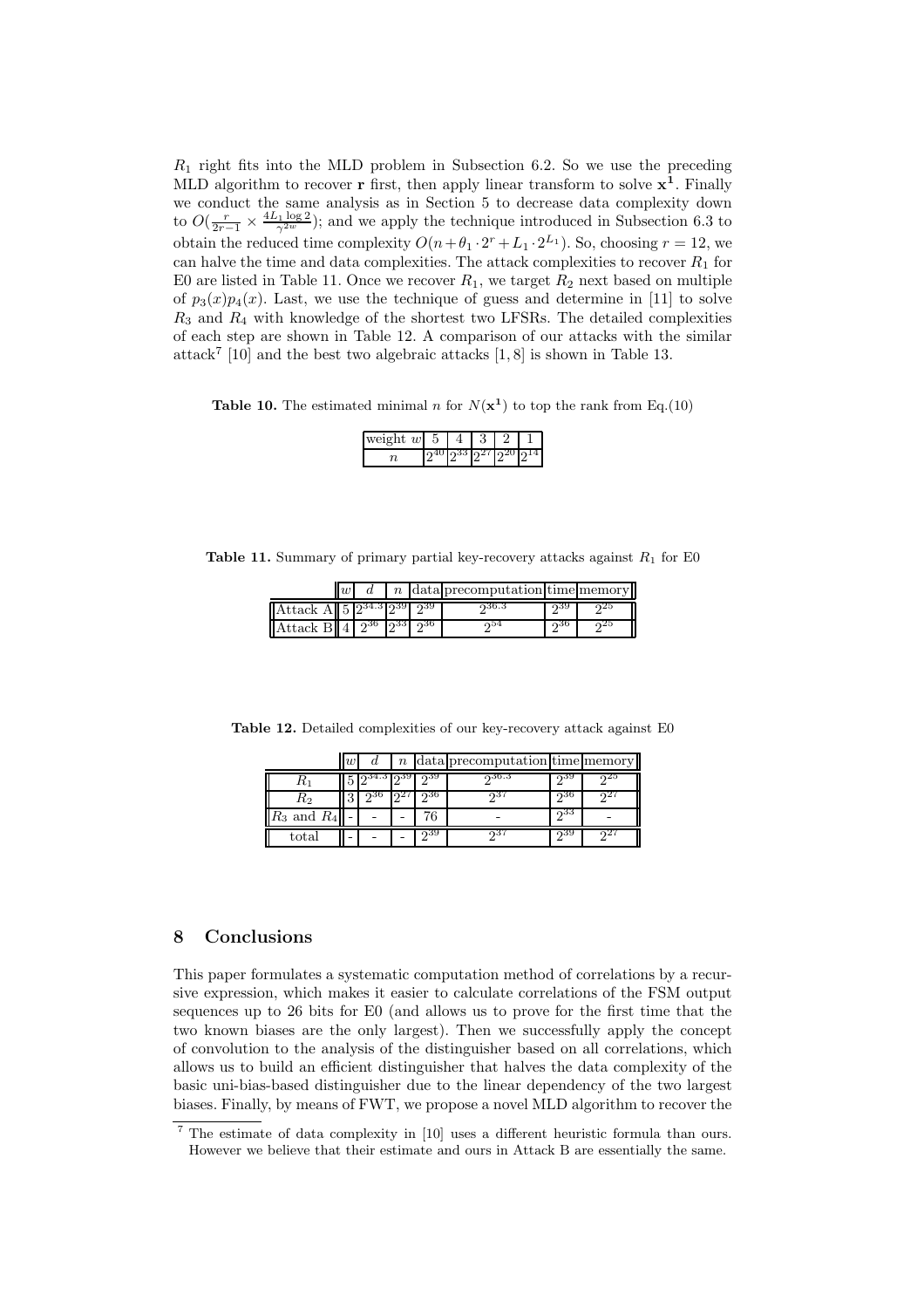|               | Precomputation Time Data Memory |                  |          |     |
|---------------|---------------------------------|------------------|----------|-----|
| Algebraic [1] |                                 | ე67.58 ე $23.07$ |          |     |
| Attacks       | $2^{28}$                        |                  | 23.4     |     |
| Attack $ 10 $ | 254                             | -ენპ             | $2^{34}$ | ი34 |
| Our           | 237                             | ი39              | - 939    |     |
| Attacks       | $2^{54}$                        | ، در،            | 250      |     |

Table 13. Complexities comparison of our attacks with the similar attack and algebraic attacks

closest codeword for any linear code. Our proposed algorithm can be easily adapted to speed up a class of fast correlation attacks. Furthermore the algorithm is optimal when the length n of the code and the dimension L satisfy the relation  $n \geq 2^L$ , which is the case when we apply it to recover  $R_1$  for E0. This results in the best known key-recovery attack against E0. Considering a maximal keystream length of 2745 bits for practical E0 in Bluetooth, our results still remain the academic interest. Meanwhile, our attack successfully illustrates the attack methodology of Baignères et al.<sup>8</sup>

# Acknowledgment

Words fail the first author when she would like to express her heartfelt thanks to her forever faithful bosom friend Aoife Hegarty, who, in the face of a rough time in her own life, has been generously offering continuous one-way help through all those years ...

# References

- 1. F. Armknecht, M. Krause, Algebraic Attacks on Combiners with Memory, Advances on Cryptography - CRYPTO 2003, Lecture Notes in Computer Science, vol.2729, D. Boneh ed., Springer-Verlag, pp. 162-175, 2003
- 2. T. Baignères, A Generalization of Linear Cryptanalysis, Diploma Thesis, EPFL, 2003
- 3. Bluetooth<sup>TM</sup>, *Bluetooth Specification*, version 1.2, pp. 903-948, November, 2003, available at http://www.bluetooth.org
- 4. A. Canteaut, F. Chabaud, A New Algorithm for Finding Minimum-weight Words in a Linear Code: Application to Primitive Narrow-sense BCH Codes of Length 511, INRIA, technical report, No. 2685, 1995
- 5. A. Canteaut, M. Trabbia, Improved Fast Correlation Attacks Using Parity-check Equations of Weight 4 and 5, Advances in Cryptology - EUROCRYPT 2000, Lecture Notes in Computer Science, vol.1807, B. Preneel ed., Springer-Verlag, pp. 573-588, 2000
- 6. V. Chepyzhov, T. Johansson, B. Smeets, A Simple Algorithm for Fast Correlation Attacks on Stream Ciphers, Fast Software Encryption 2000, Lecture Notes in Computer Science, vol.1978, B. Schneier ed., Springer-Verlag, pp. 181-195, 2000
- 7. P. Chose, A. Joux, M. Mitton, Fast Correlation Attacks: An Algorithmic Point of View, Advances in Cryptology - EUROCRYPT 2002, Lecture Notes in Computer Science, vol.2332, L. R. Knudsen ed., Springer-Verlag, pp. 209-221, 2002
- 8. N. T. Courtois, Fast Algebraic Attacks on Stream Ciphers with Linear Feedback, Advances on Cryptography - CRYPTO 2003, Lecture Notes in Computer Science, vol.2729, D. Boneh ed., Springer-Verlag, pp. 176-194, 2003
- 9. P. Ekdahl, T. Johansson, Some Results on Correlations in the Bluetooth Stream Cipher, Proceedings of the 10th Joint Conference on Communications and Coding, Austria, 2000

<sup>8</sup> Personal communication. Prior work available in [2].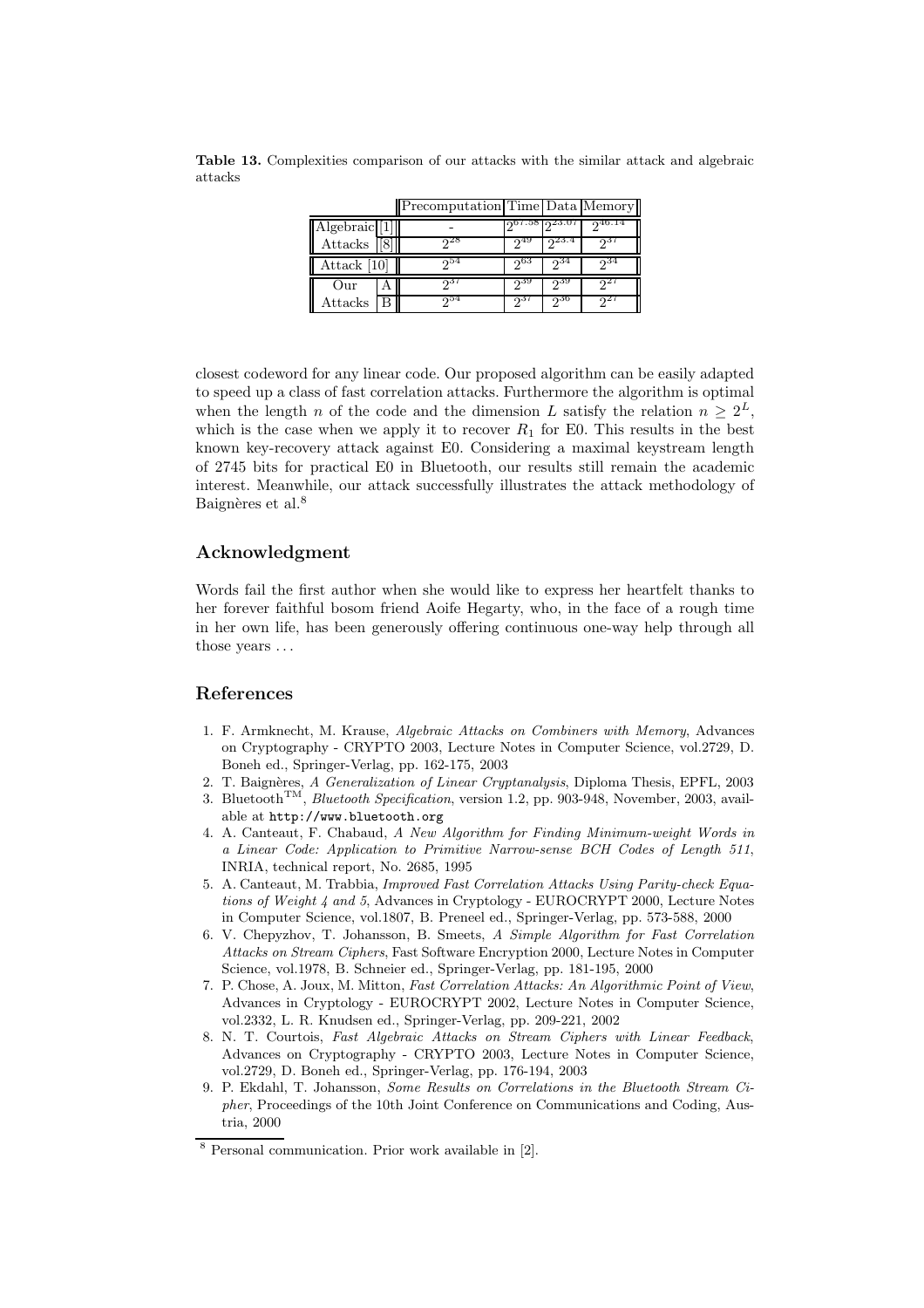- 10. P. Ekdahl, On LFSR Based Stream Ciphers (Analysis and Design), Ph.D. Thesis, Lund Univ., Nov. 2003
- 11. S. Fluhrer, S. Lucks, Analysis of the E0 Encryption System, Selected Areas in Cryptography- SAC 2001, Lecture Notes in Computer Science, vol. 2259, S. Vaudenay and A. Youssef eds., Springer-Verlag, pp. 38-38, 2001
- 12. J. D. Golić, Correlation Properties of a General Binary Combiner with Memory, Journal of Cryptology, vol. 9, pp. 111-126, Nov. 1996
- 13. J. D. Golić, V. Bagini, G. Morgari, Linear Cryptanalysis of Bluetooth Stream Cipher, Advances in Cryptology - EUROCRYPT 2002, Lecture Notes in Computer Science, vol. 2332, L. R. Knudsen ed., Springer-Verlag, pp. 238-255, 2002
- 14. M. Hermelin, K. Nyberg, Correlation Properties of the Bluetooth Combiner, Information Security and Cryptology- ICISC'99, Lecture Notes in Computer Science, vol. 1787, JooSeok. Song ed., Springer-Verlag, pp. 17-29, 2000
- 15. M. Jakobsson, S. Wetzel, Security Weakness in Bluetooth, Topics in Cryptology CT-RSA 2001, Lecture Notes in Computer Science, vol. 2020, D. Naccache ed., Springer-Verlag, pp. 176-191, 2001
- 16. T. Johansson, F. Jonsson, Improved Fast Correlation Attacks on Stream Ciphers via Convolutional Codes, Advances on Cryptography - CRYPTO'99, Lecture Notes in Computer Science, vol.1666, M. Wiener ed., Springer-Verlag, pp. 181-197, 1999
- 17. M. Krause, BDD-Based Cryptanalysis of Keystream Generators, Advances in Cryptology - EUROCRYPT 2002, Lecture Notes in Computer Science, vol. 2332, L. R. Knudsen ed., Springer-Verlag, pp. 222-237, 2002
- 18. R. Lidl, H. Niederreiter, Introduction to Finite Fields and Their Applications, Cambridge, 1986
- 19. F. J. MacWilliams, N. J. A. Sloane, The Theory of Error-correcting Codes, North-Holland, 1996
- 20. M. Matsui, Linear Cryptanalysis Method for DES Cipher, Advances in Cryptology EUROCRYPT'93, Lecture Notes in Computer Science, vol.765, Springer-Verlag, pp. 386-397, 1993
- 21. W. Meier, O. Staffelbach, Fast Correlation Attacks on Certain Stream Ciphers, Journal of Cryptology, vol. 1, pp. 159-176, Nov. 1989
- 22. W. Meier, O. Staffelbach, Correlation Properties of Combiners with Memory in Stream Ciphers, Journal of Cryptology, vol. 5, pp. 67-86, Nov. 1992
- 23. A. J. Menezes, P. C. van. Oorschot, S. A. Vanstone, Handbook of Applied Cryptography, CRC, 1996
- 24. W. Penzhorn, Correlation Attacks on Stream Ciphers: Computing Low Weight Parity Checks based on Error Correcting Codes, Fast Software Encryption 96, Lecture Notes in Computer Science, vol.1039, D. Gollmann ed., Springer-Verlag, pp. 159-172, 1996
- 25. R. A. Rueppel, Correlation Immunity and the Summation Generator, Advances in Cryptology - CRYPTO'85, Lecture Notes in Computer Science, Springer-Verlag, pp. 260-272, 1986
- 26. M. Saarinen, Re: Bluetooth and E0, Posted at sci.crypt.research, 02/09/00
- 27. T. Siegenthaler, Correlation-Immunity of Nonlinear Combining Functions for Cryptographic Applications, IEEE Transactions on Information Theory, vol. 30, pp. 776-780, 1984
- 28. S. Vaudenay, An Experiment on DES Statistical Cryptanalysis, Proceedings of the 3rd ACM Conferences on Computer Security, pp. 139-147, 1996
- 29. D. Wagner, A Generalized Birthday Problem, Advances in Cryptology CRYPTO 2002, Lecture Notes in Computer Science, vol.2442, Springer-Verlag, pp. 288-304, 2002
- 30. R. K. Yarlagadda, J. E. Hershey, Hadamard Matrix Analysis and Synthesis with Applications to Communications and Signal/Image Processing, Kluwer Academic, pp. 17-22, 1997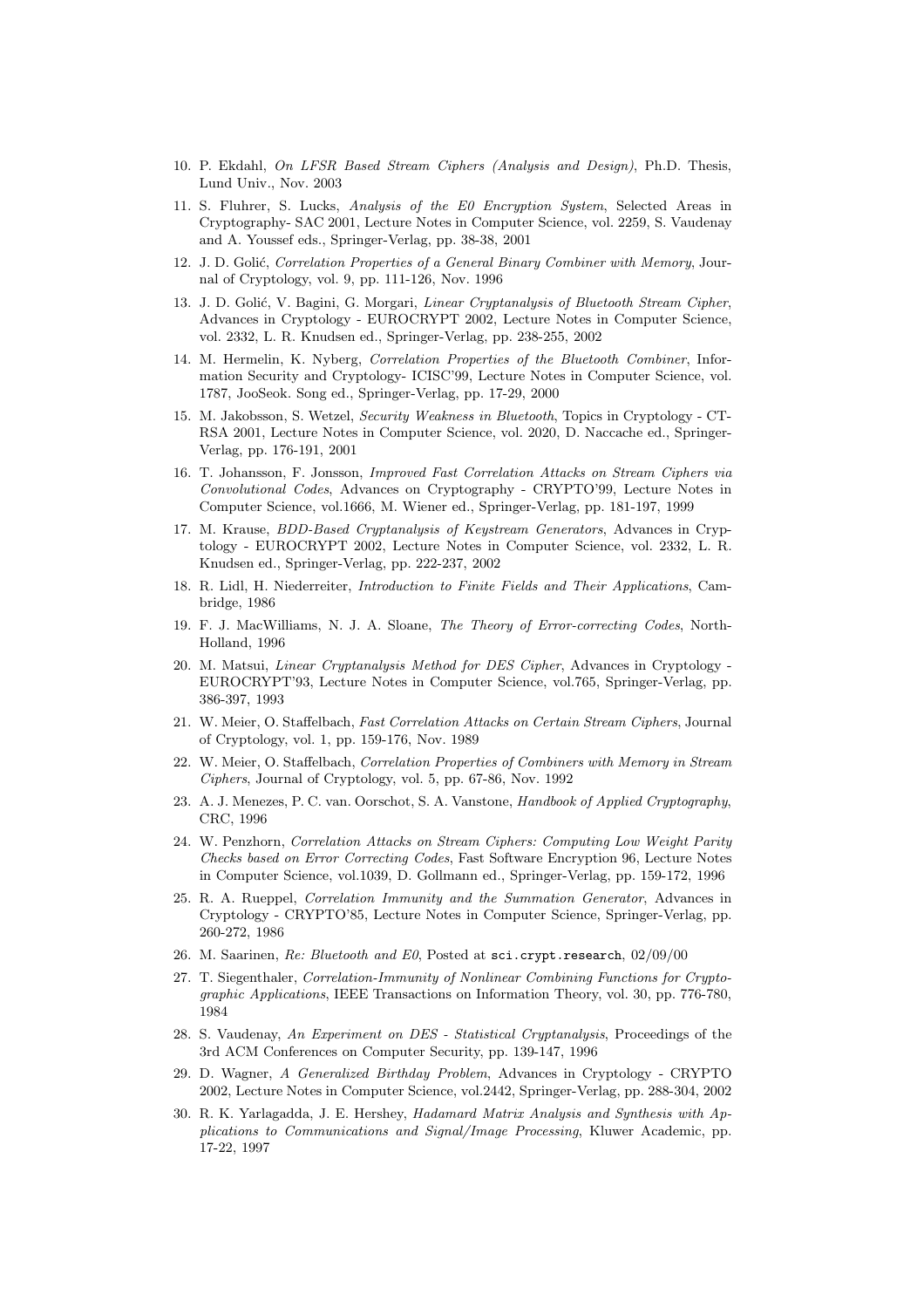# Appendix

### A. Proof of Lemma 5

Let  $Z \in GF(2)^k$  be a random variable independent of X with uniform distribution. We have

$$
\sum_{w} \Delta(f(X, Z) \oplus w \cdot Z) \cdot \Delta(w \cdot g(Y) \oplus v \cdot Y)
$$
\n
$$
= \sum_{w} \mathbf{E}[(-1)^{f(X, Z) \oplus w \cdot Z}] \cdot \mathbf{E}[(-1)^{w \cdot g(Y) \oplus v \cdot Y}]
$$
\n
$$
= \sum_{w, x, y, z} \Pr(x, z) \cdot \Pr(y) \cdot (-1)^{f(x, z) \oplus v \cdot y \oplus w \cdot (z \oplus g(y))}
$$
\n
$$
= 2^{k} \cdot \sum_{x, y} \Pr(X = x, Z = g(y)) \cdot \Pr(Y = y) \cdot (-1)^{f(x, g(y)) \oplus v \cdot y}
$$
\n
$$
= \sum_{x, y} \Pr(x, y) \cdot (-1)^{f(x, g(y)) \oplus v \cdot y}
$$
\n
$$
= \mathbf{E}[(-1)^{f(X, g(Y)) \oplus v \cdot Y}],
$$

which is  $\Delta(f(X, g(Y)) \oplus v \cdot Y)$ .

# B. Examples of Multiple Polynomials  $Q(x)$

Example of  $Q(x)$  with Low Degree. Here is a multiple polynomial of degree less than 855 with weight 31:

$$
Q_1(x) = x^{668} + x^{579} + x^{553} + x^{313} + x^{262} + x^{121} + x^{117} + x^{109} + x^{106} + x^{101} + x^{100} + x^{97} + x^{94} + x^{87} + x^{82} + x^{76} + x^{72} + x^{71} + x^{57} + x^{47} + x^{40} + x^{37} + x^{34} + x^{32} + x^{23} + x^{21} + x^{17} + x^{16} + x^{3} + x^{2} + 1.
$$

Observe that  $Q_1(x)$  is not optimal as  $w_{855} = 20$  from Table 3.

Examples of  $Q(x)$  with Weight Four. Recall that  $\theta_i = 2^{L_i} - 1$  is the order of  $p_i(x)$  for  $i = 1, 2, 3, 4$ . By definition,  $p_i(x)|x^{\theta_i} + 1$ . On the other hand,  $p_i(x)p_j(x)|\text{lcm}(x^{\theta_i}+1,x^{\theta_j}+1)=x^{\text{lcm}(\theta_i,\theta_j)}+1$  for  $i \neq j$ , hence we deduce the following three multiple polynomials of  $p(x)$  with weight 4 with ease:

$$
Q_2(x) = (x^{\text{lcm}(\theta_1, \theta_2)} + 1)(x^{\text{lcm}(\theta_3, \theta_4)} + 1),
$$
  
\n
$$
Q_3(x) = (x^{\text{lcm}(\theta_1, \theta_3)} + 1)(x^{\text{lcm}(\theta_2, \theta_4)} + 1),
$$
  
\n
$$
Q_4(x) = (x^{\text{lcm}(\theta_1, \theta_4)} + 1)(x^{\text{lcm}(\theta_2, \theta_3)} + 1),
$$

where

$$
lcm(\theta_1, \theta_2) = 2^{56} - 2^{31} - 2^{25} + 1, lcm(\theta_1, \theta_3) = 2^{58} - 2^{33} - 2^{25} + 1, lcm(\theta_1, \theta_4) = 2^{64} - 2^{39} - 2^{25} + 1, lcm(\theta_2, \theta_3) = 2^{64} - 2^{33} - 2^{31} + 1, lcm(\theta_2, \theta_4) = 2^{70} - 2^{39} - 2^{31} + 1, lcm(\theta_3, \theta_4) = (2^{39} - 1) \sum_{k=0}^{10} 2^{3k}.
$$

The degrees of  $Q_2(x)$ ,  $Q_3(x)$ ,  $Q_4(x)$  are approximately  $2^{69}$ ,  $2^{70}$ ,  $2^{65}$  respectively. Note that we may also expect optimal multiples with degree in the same order of magnitude and weight 3.